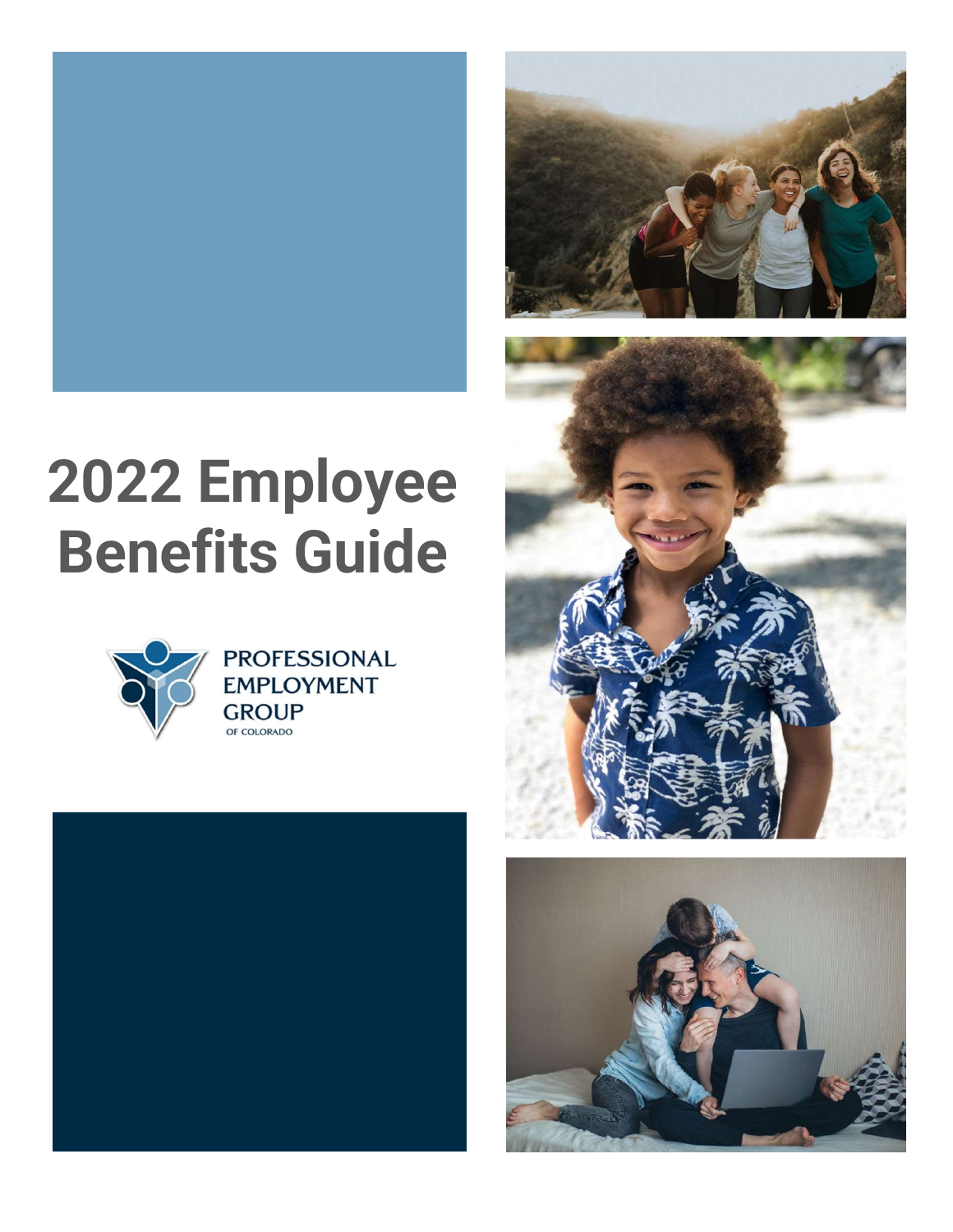

This guide highlights the main features of many of the benefit plans sponsored by Professional Employment Group of Colorado. Full details of these plans are contained in the legal documents governing the plans. If there is any discrepancy between the plan documents and the information described here, the plan documents will govern. In all cases, the plan documents are the exclusive source for determining rights and benefits under the plans. Participation in the plans does not constitute an employment contract. Professional Employment Group of Colorado reserves the right to modify, amend or terminate any benefit plan or practice described in this guide. Nothing in this guide guarantees that any new plan provisions will continue in effect for any period of time. This guide serves as a summary of material modifications as required by the Employee Retirement Income Security Act of 1974 (ERISA), as amended.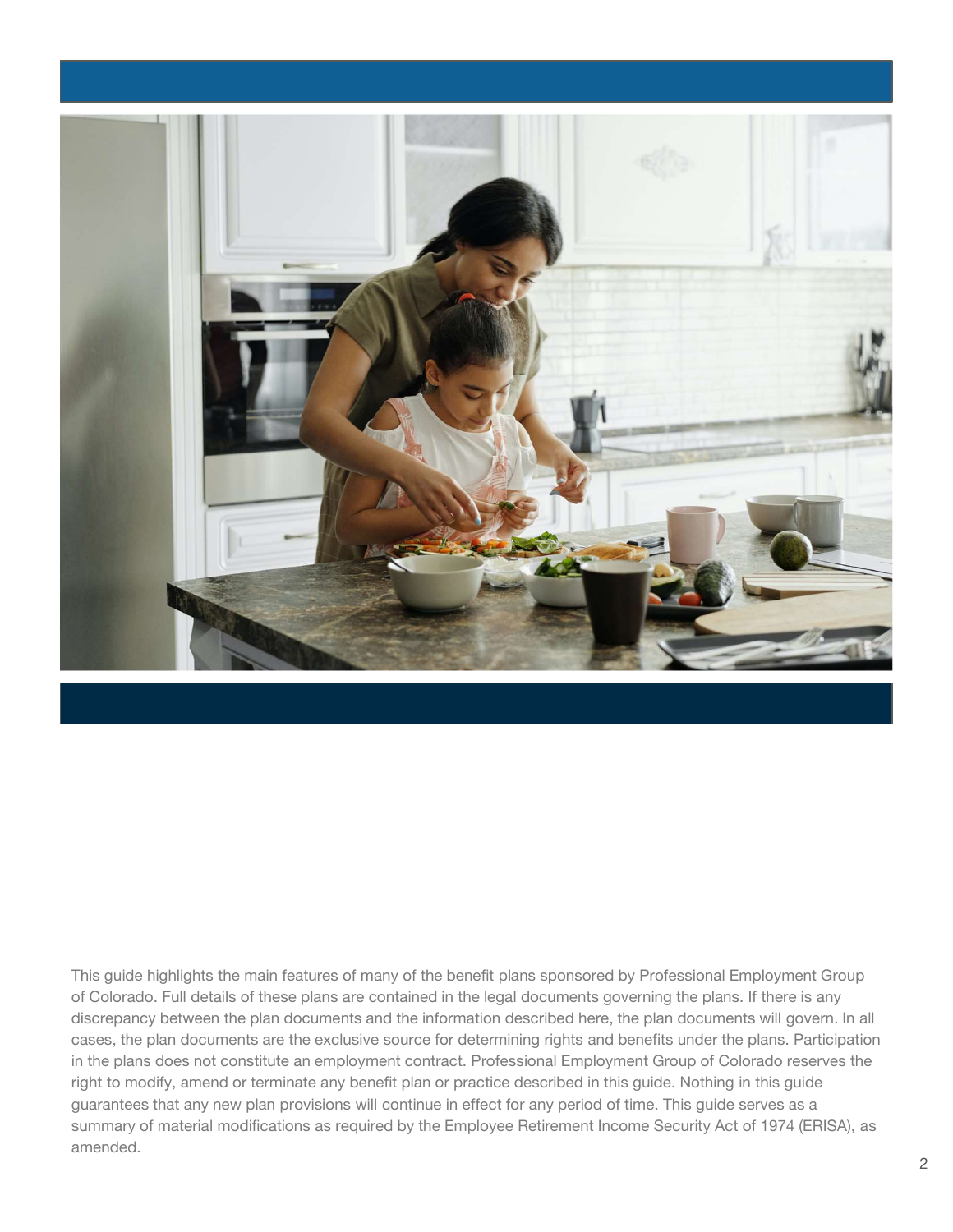**CHIP NOTICE**<br>Premium Assistance Under Medicaid and the Children's Health Insurance Program (<br>If you or your children are eligible for Medicaid or CHIP and you're eligible for health cover<br>Colorado, your state may have a p **CHIP NOTICE**<br>Premium Assistance Under Medicaid and the Children's Health Insurance Program (CHIP)<br>If you or your children are eligible for Medicaid or CHIP and you're eligible for health coverage from Professional Employm If you or your children are eligible for Medicaid or CHIP and you're eligible for health coverage from Professional Employment Group of **CHIP NOTICE**<br>Premium Assistance Under Medicaid and the Children's Health Insurance Program (CHIP)<br>If you or your children are eligible for Medicaid or CHIP and you're eligible for health coverage, using funds from their M programs. If you or your children aren't eligible for Medicaid or CHIP, you won't be eligible for these premium assistance programs but you may be able to buy individual insurance coverage through the Health Insurance Marketplace. For more information, visit www.healthcare.gov. **CHIP NOTICE**<br>If you or your children are eligible for Medicaid or CHIP and you're eligible for health coverage from Professional Employment Group of<br>If you or your children are eligible for Medicaid or CHIP and you're eli **CHIP NOTICE**<br>If you or your children are eligible for Medicaid or CHIP and you're eligible for health rowerage from Professional Employment Group of<br>Colorado, your state may have a premium assistance program that can help **CHIP NOTICE**<br>Premium Assistance Under Medicaid and the Children's Health Insurance Program (CHIP)<br>If you or your children are eligible for Medicaid or CHIP and you're eligible for health coverage from Professional Employm

Medicaid or CHIP office to find out if premium assistance is available.

you must request coverage within 60 days of being determined eligible for premium assistance. If you have questions about enrolling in your employer plan, contact the Department of Labor at www.askebsa.dol.gov or call 1-866-444-EBSA (3272). Colorado, your tatate may have a premium assistance program that can help pay for cowerage. using functional or CHIP<br>programs. If you or your children aren't eligible for Medical or CHIP and you troth eligible for these pr I.es mannepheter entities meantalling right.<br>In the in a State listed on the following page, contact your State<br>and you think you or any of your dependents might be eligible for<br>-877-KIDS NOW, or visit www.insurekidsnow.go I live in a State listed on the following page, contact your State<br>
and you think you or any of your dependents might be eligible for<br>
-877-KIDS NOW, or visit www.insurekidsnow.gov to find out<br>
p you pay the premiums for a

|                                                                                | If you or your dependents are aiready enrolled in Medicald or CHIP and you live in a State listed on the following page, contact your State<br>Medicaid or CHIP office to find out if premium assistance is available.                                                                                                                                                                                                                                                                                                                            |                                                                                                                                                          |                                                                       |   |
|--------------------------------------------------------------------------------|---------------------------------------------------------------------------------------------------------------------------------------------------------------------------------------------------------------------------------------------------------------------------------------------------------------------------------------------------------------------------------------------------------------------------------------------------------------------------------------------------------------------------------------------------|----------------------------------------------------------------------------------------------------------------------------------------------------------|-----------------------------------------------------------------------|---|
|                                                                                | If you or your dependents are NOT currently enrolled in Medicaid or CHIP, and you think you or any of your dependents might be eligible for<br>either of these programs, contact your State Medicaid or CHIP office, dial 1-877-KIDS NOW, or visit www.insurekidsnow.gov to find out<br>how to apply. If you qualify, ask your state if it has a program that might help you pay the premiums for an employer-sponsored plan.                                                                                                                     |                                                                                                                                                          |                                                                       |   |
|                                                                                | If you or your dependents are eligible for premium assistance under Medicaid or CHIP, as well as eligible under your employer plan, your<br>employer must allow you to enroll in your employer plan if you aren't already enrolled. This is called a "special enrollment" opportunity, and<br>you must request coverage within 60 days of being determined eligible for premium assistance. If you have questions about enrolling in your<br>employer plan, contact the Department of Labor at www.askebsa.dol.gov or call 1-866-444-EBSA (3272). |                                                                                                                                                          |                                                                       |   |
|                                                                                | If you live in a state listed below, you may be eligible for assistance paying your employer health plan premiums. The list of states is current<br>as of October 15, 2021. Contact your State for further information on eligibility.                                                                                                                                                                                                                                                                                                            |                                                                                                                                                          |                                                                       |   |
| rights, contact either:                                                        | To see if any other states have added a premium assistance program since October 15, 2021, or for more information on special enrollment                                                                                                                                                                                                                                                                                                                                                                                                          |                                                                                                                                                          |                                                                       |   |
| U.S. Department of Labor<br>www.dol.gov/agencies/ebsa<br>1-866-444-EBSA (3272) | Employee Benefits Security Administration                                                                                                                                                                                                                                                                                                                                                                                                                                                                                                         | U.S. Department of Health and Human Services<br>Centers for Medicare & Medicaid Services<br>www.cms.hhs.gov<br>1-877-267-2323, Menu Option 4, ext. 61565 |                                                                       |   |
| <b>State</b>                                                                   | <b>Website/Email</b>                                                                                                                                                                                                                                                                                                                                                                                                                                                                                                                              |                                                                                                                                                          | <b>Phone</b>                                                          |   |
| Alabama (Medicaid)                                                             | http://www.myalhipp.com                                                                                                                                                                                                                                                                                                                                                                                                                                                                                                                           |                                                                                                                                                          | 1-855-692-5447                                                        |   |
| Alaska (Medicaid)                                                              | Premium Payment Program: http://myakhipp.com<br>Medicaid Eligibility: http://dhss.alaska.gov/dpa/Pages/medicaid/default.aspx E-mail:<br>CustomerService@MyAKHIPP.com                                                                                                                                                                                                                                                                                                                                                                              |                                                                                                                                                          | 1-866-251-4861                                                        |   |
| <b>Arkansas (Medicaid)</b>                                                     | http://myarhipp.com/                                                                                                                                                                                                                                                                                                                                                                                                                                                                                                                              |                                                                                                                                                          | 1-855-692-7447                                                        |   |
| California (Medicaid)                                                          | http://dhcs.ca.gov/hipp<br>hipp@dhcs.ca.gov                                                                                                                                                                                                                                                                                                                                                                                                                                                                                                       |                                                                                                                                                          | 1-916-445-8322                                                        |   |
| Colorado (Medicaid and CHIP)                                                   | Medicaid: https://www.healthfirstcolorado.com/<br>CHIP: https://www.colorado.gov/pacific/hcpf/child-health-plan-plus<br>HIBI: https://www.colorado.gov/pacific/hcpf/health-insurance-buy-program                                                                                                                                                                                                                                                                                                                                                  |                                                                                                                                                          | 1-800-221-3943<br>1-800-359-1991<br>1-855-692-6442<br>State relay 711 |   |
| <b>Florida (Medicaid)</b>                                                      | https://www.flmedicaidtplrecovery.com/hipp/index.html                                                                                                                                                                                                                                                                                                                                                                                                                                                                                             |                                                                                                                                                          | 1-877-357-3268                                                        |   |
| Georgia (Medicaid)                                                             | https://medicaid.georgia.gov/health-insurance-premium-payment-program-hipp                                                                                                                                                                                                                                                                                                                                                                                                                                                                        |                                                                                                                                                          | 1-678-564-1162 ext. 2131                                              |   |
| Indiana (Medicaid)                                                             | Healthy Indiana Plan for low-income adults 19-64: http://www.in.gov/fssa/hip/ All other Medicaid:<br>https://www.in.gov/medicaid                                                                                                                                                                                                                                                                                                                                                                                                                  |                                                                                                                                                          | 1-877-438-4479<br>1-800-457-4584                                      |   |
| Iowa (Medicaid and CHIP)                                                       | Medicaid: https://dhs.iowa.gov/ime/members<br>CHIP: http://dhs.iowa.gov/Hawki<br>HIPP: https://dhs.iowa.gov/ime/members/medicaid-a-to-z/hipp                                                                                                                                                                                                                                                                                                                                                                                                      |                                                                                                                                                          | 1-800-338-8366<br>1-800-257-8563<br>1-888-346-9562                    |   |
| <b>Kansas (Medicaid)</b>                                                       | https://www.kancare.ks.gov/                                                                                                                                                                                                                                                                                                                                                                                                                                                                                                                       |                                                                                                                                                          | 1-800-792-4884                                                        |   |
| Kentucky (Medicaid and CHIP)                                                   | Medicaid: https://chfs.ky.gov<br>KI-HIPP:https://chfs.ky.gov/agencies/dms/member/Pages/kihipp.aspx<br>KI-HIPP E-mail: KIHIPP.PROGRAM@ky.gov<br>KCHIP: https://kidshealth.ky.gov/Pages/index.aspx                                                                                                                                                                                                                                                                                                                                                  |                                                                                                                                                          | 1-855-459-6328<br>1-877-524-4718                                      | 3 |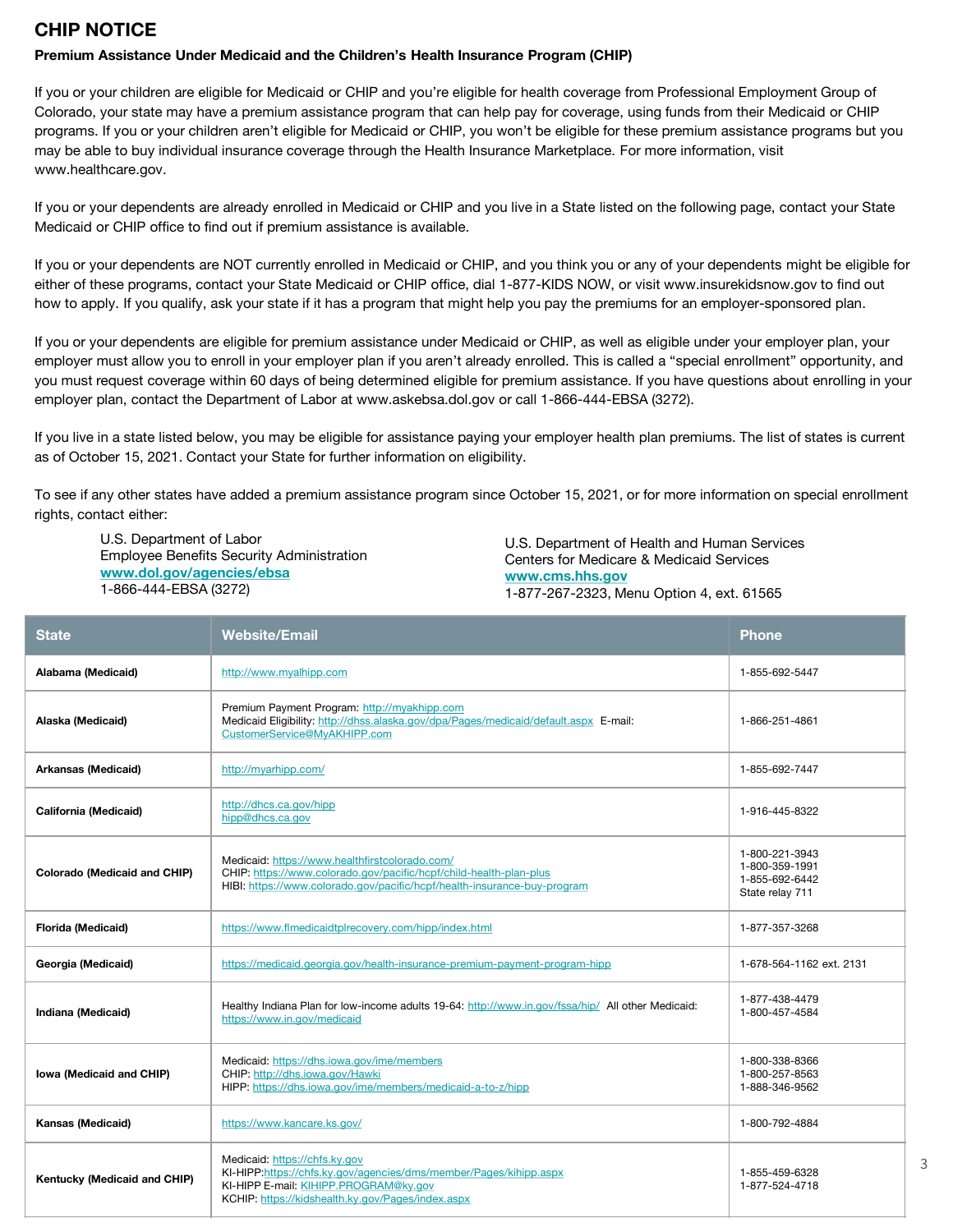| <b>State</b>                         | <b>Website/Email</b>                                                                                                                    | Phone                                                          |   |
|--------------------------------------|-----------------------------------------------------------------------------------------------------------------------------------------|----------------------------------------------------------------|---|
| Louisiana (Medicaid)                 | www.medicaid.la.gov<br>www.ldh.la.goc/lahipp                                                                                            | 1-888-342-6207<br>1-855-618-5488                               |   |
| <b>Maine (Medicaid)</b>              | https://www.maine.gov/dhhs/ofi/applications-forms                                                                                       | Enroll: 1-800-442-6003<br>Private HIP: 1-800-977-              |   |
|                                      |                                                                                                                                         | 6740<br>TTY: Maine relay 711                                   |   |
| Massachusetts (Medicaid and CHIP)    | https://www.mass.gov/info-details/masshealth-premium-assistance-pa                                                                      | 1-800-862-4840                                                 |   |
| Minnesota (Medicaid)                 | https://mn.gov/dhs/people-we-serve/children-and-families/health-care/health-care-<br>programs/programs-and-services/other-insurance.jsp | 1-800-657-3739                                                 |   |
| Missouri (Medicaid)                  | http://www.dss.mo.gov/mhd/participants/pages/hipp.htm                                                                                   | 573-751-2005                                                   |   |
| Montana (Medicaid)                   | http://dphhs.mt.gov/MontanaHealthcarePrograms/HIPP                                                                                      | 1-800-694-3084                                                 |   |
| Nebraska (Medicaid)                  | http://www.ACCESSNebraska.ne.gov                                                                                                        | 1-855-632-7633<br>Lincoln: 402-473-7000<br>Omaha: 402-595-1178 |   |
| Nevada (Medicaid)                    | http://dhcfp.nv.gov                                                                                                                     | 1-800-992-0900                                                 |   |
| <b>New Hampshire (Medicaid)</b>      | https://www.dhhs.nh.gov/oii/hipp.htm                                                                                                    | 1-603-271-5218<br>1-800-852-3345 ext. 5218                     |   |
| New Jersey (Medicaid and CHIP)       | Medicaid: http://www.state.nj.us/humanservices/dmahs/clients/medicaid/<br>CHIP: http://www.njfamilycare.org/index.html                  | Medicaid: 609-631-2392<br>CHIP: 1-800-701-0710                 |   |
| <b>New York (Medicaid)</b>           | https://www.health.ny.gov/health_care/medicaid/                                                                                         | 1-800-541-2831                                                 |   |
| North Carolina (Medicaid)            | https://medicaid.ncdhhs.gov/                                                                                                            | 1-919-855-4100                                                 |   |
| North Dakota (Medicaid)              | http://www.nd.gov/dhs/services/medicalserv/medicaid/                                                                                    | 1-844-854-4825                                                 |   |
| Oklahoma (Medicaid and CHIP)         | http://www.insureoklahoma.org                                                                                                           | 1-888-365-3742                                                 |   |
| Oregon (Medicaid)                    | http://healthcare.oregon.gov/Pages/index.aspx<br>http://www.oregonhealthcare.gov/index-es.html                                          | 1-800-699-9075                                                 |   |
| Pennsylvania (Medicaid)              | https://www.dhs.pa.gov/providers/Providers/Pages/Medical/HIPP-Program.aspx                                                              | 1-800-692-7462                                                 |   |
| Rhode Island (Medicaid and CHIP)     | http://www.eohhs.ri.gov/                                                                                                                | 1-855-697-4347<br>1-401-462-0311                               |   |
| South Carolina (Medicaid)            | https://www.scdhhs.gov                                                                                                                  | 1-888-549-0820                                                 |   |
| South Dakota (Medicaid)              | http://dss.sd.gov                                                                                                                       | 1-888-828-0059                                                 |   |
| <b>Texas (Medicaid)</b>              | http://gethipptexas.com/                                                                                                                | 1-800-440-0493                                                 |   |
| Utah (Medicaid and CHIP)             | Medicaid Website: https://medicaid.utah.gov/CHIP<br>Website: http://health.utah.gov/chip                                                | 1-877-543-7669                                                 |   |
| <b>Vermont (Medicaid)</b>            | http://www.greenmountaincare.org/                                                                                                       | 1-800-250-8427                                                 |   |
| Virginia (Medicaid and CHIP)         | https://www.coverva.org/en/famis-select<br>https://www.coverva.org/en/hipp                                                              | 1-800-432-5924                                                 |   |
| <b>Washington (Medicaid)</b>         | https://www.hca.wa.gov/                                                                                                                 | 1-800-562-3022                                                 |   |
| <b>West Virginia (Medicaid)</b>      | http://mywvhipp.com/                                                                                                                    | 1-855-699-8447                                                 |   |
| <b>Wisconsin (Medicaid and CHIP)</b> | https://www.dhs.wisconsin.gov/badgercareplus/p-10095.htm                                                                                | 1-800-362-3002                                                 | 4 |
| <b>Wyoming (Medicaid)</b>            | https://health.wyo.gov/healthcarefin/medicaid/programs-and-eligibility/                                                                 | 1-800-251-1269                                                 |   |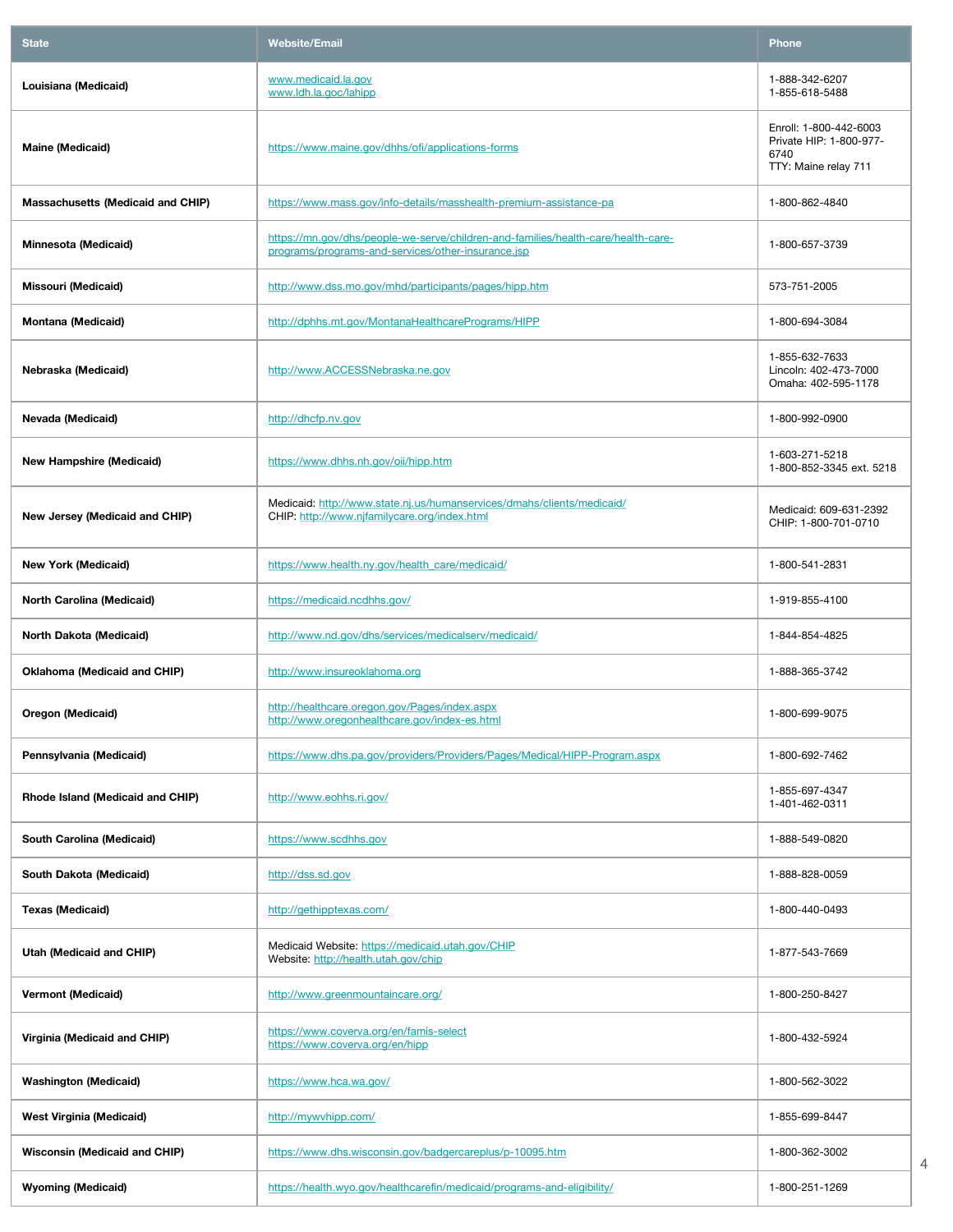## Table of Contents

|                           | As an employee of Professional Employment Group of Colorado,<br>enjoying your work and making valuable contributions to business<br>are equally vital. The health, satisfaction and security of you and |
|---------------------------|---------------------------------------------------------------------------------------------------------------------------------------------------------------------------------------------------------|
|                           | your family are important, not only to your well-being, but ultimately,<br>in terms of achieving the goals of our organization.                                                                         |
|                           | For the 2022 plan year, Professional Employment Group has worked<br>hard to offer a competitive total rewards package that includes                                                                     |
|                           | valuable and competitive benefits plans. These programs reflect our<br>commitment to keeping our staff healthy and secure. We                                                                           |
|                           | understand that your situation is unique, and PEG is offering an<br>overall benefits package that can be shaped and molded by you to                                                                    |
|                           | fit your needs.                                                                                                                                                                                         |
|                           | This guide will outline all of the different benefits PEG offers, so you<br>can identify which offerings are best for you and your family.                                                              |
| Health Savings Account 15 | Elections you make during open enrollment will become effective on                                                                                                                                      |
| Additional Benefits 16    | January 1. If you have questions about any of the benefits<br>mentioned in this guide, please don't hesitate to reach out to Human                                                                      |
| 2022 Weekly Rates 18      | Resources.                                                                                                                                                                                              |
| Compliance Notices 19     | We hope this benefits booklet, along with our additional<br>communication and decision-making tools, will help you make the<br>best health care choices for you and your family.                        |
| Important Contacts 27     |                                                                                                                                                                                                         |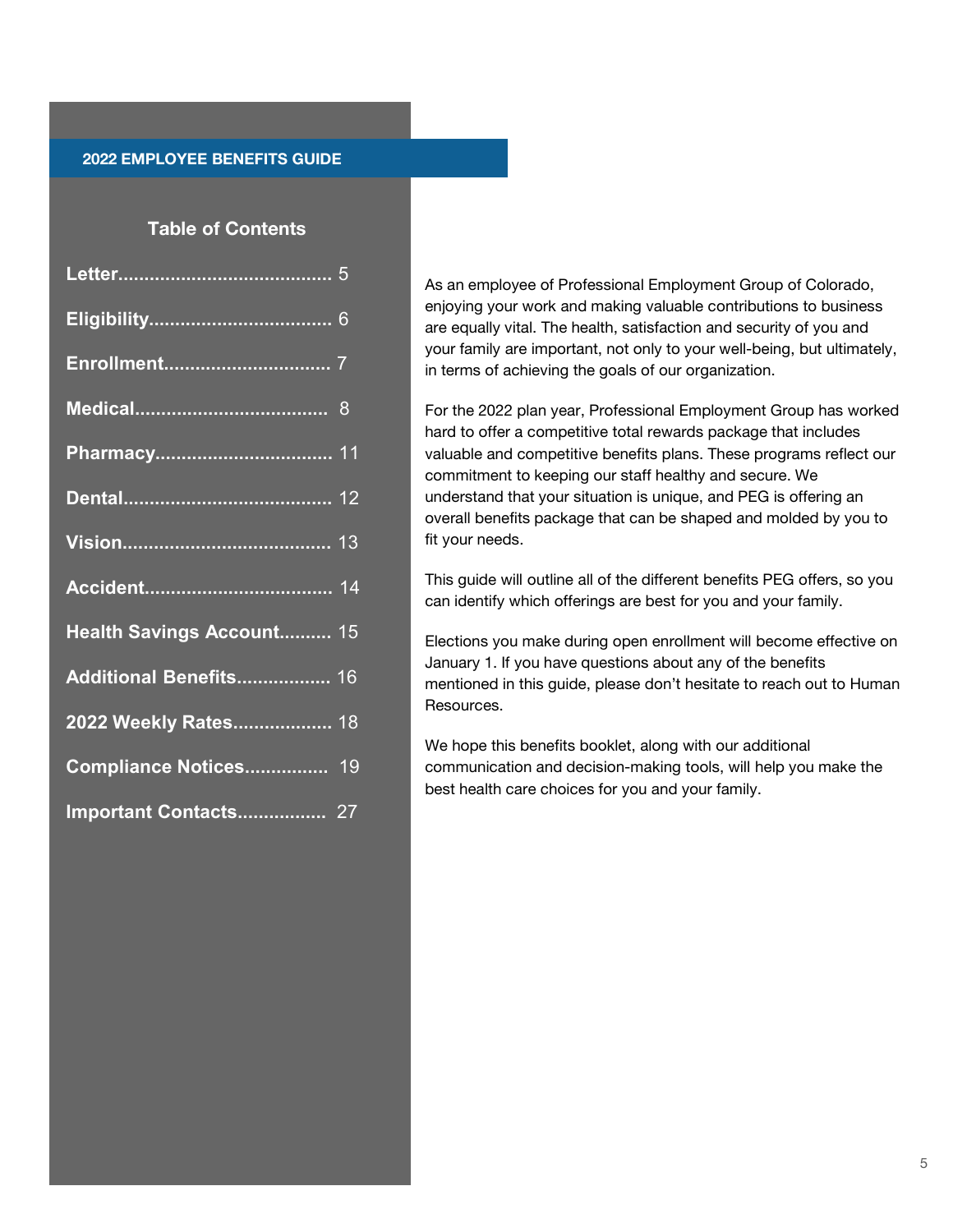

# **Eligibility**

All full-time employees who regularly work a minimum of 30 hours per week are eligible for benefits.

The plans offer coverage for eligible dependents, including:

- Your legal spouse or domestic partner
- Your children up to age 26. Dependent coverage terminates at the end of the month for medical, dental and vision, in which the dependent ceases to meet the definition of an eligible dependent
- "Children" are defined as your natural children, stepchildren, legally adopted children, and children for whom you are the court-appointed legal guardian and your domestic partner children
- Physically or mentally disabled children of any age who are incapable of selfsupport. Proof of disability may be requested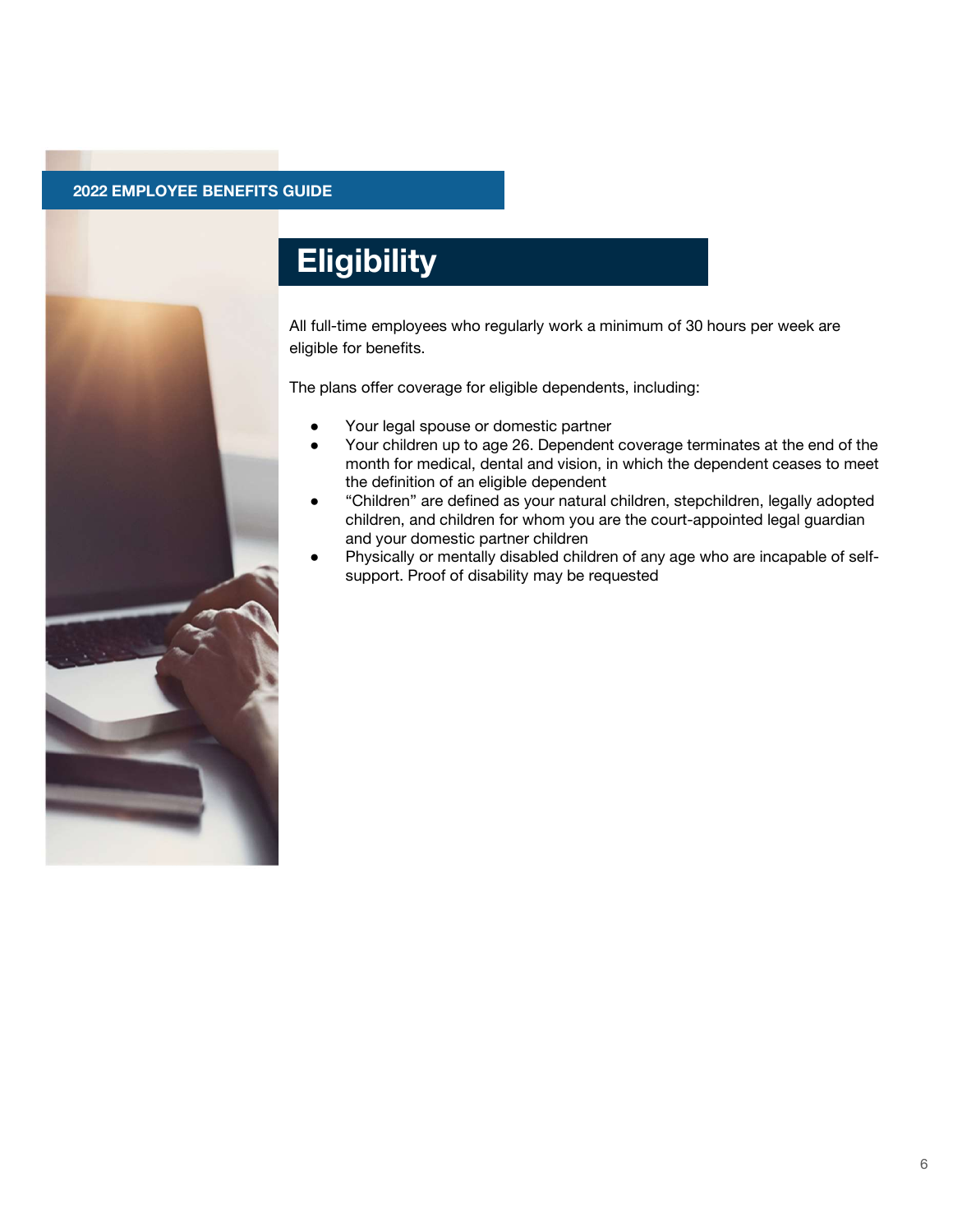Human Resources Department within 30 days of a qualifying life event in order to make a change to your benefit elections

## You must notify the **Enrollment**

## Timing

PEG full-time employees are eligible for medical, dental, vision and accident coverage effective the first of the month following 30 days of employment.

The choices you make will remain the same through December 31, 2022. If you do not Documentation and sign up for benefits during your initial eligibility period or during the Open Enrollment supporting the change entity period, you will not be able to elect coverage until the following plan year, unless you will be required **the contract of the set of the contract of the contract of the contract of the contract of the contract of the contract of the contract of the contract of the contract of the contract of the contract of t** 

## Qualified Life Events

- Legal marital status, including marriage, death of a spouse, divorce, and annulment
- Number of covered dependents due to birth, death, adoption, granting of legal custodianship
- Employment for you, your spouse, or your dependent, including commencement of or return from leave of absence, or change in employment status
- Eligibility for other coverage, or loss thereof or loss or gain of benefit eligibility
- Medicare or Medicaid entitlement for you, your spouse, or dependent

#### When Coverage Ends

If your employment with PEG ends, your medical, dental, and vision coverage will end on the last day of the month following your date of separation. Other circumstances which may result in termination of coverage for you and/or your dependents include: reduction in regular hours, divorce/legal separation, and dependent children reaching age 26.

## Enrollment Instructions

Log into Ease with your username and password, To begin, once you are on the Employee Dashboard click "Start Enrollment". After you have completed your benefit elections, click "Submit".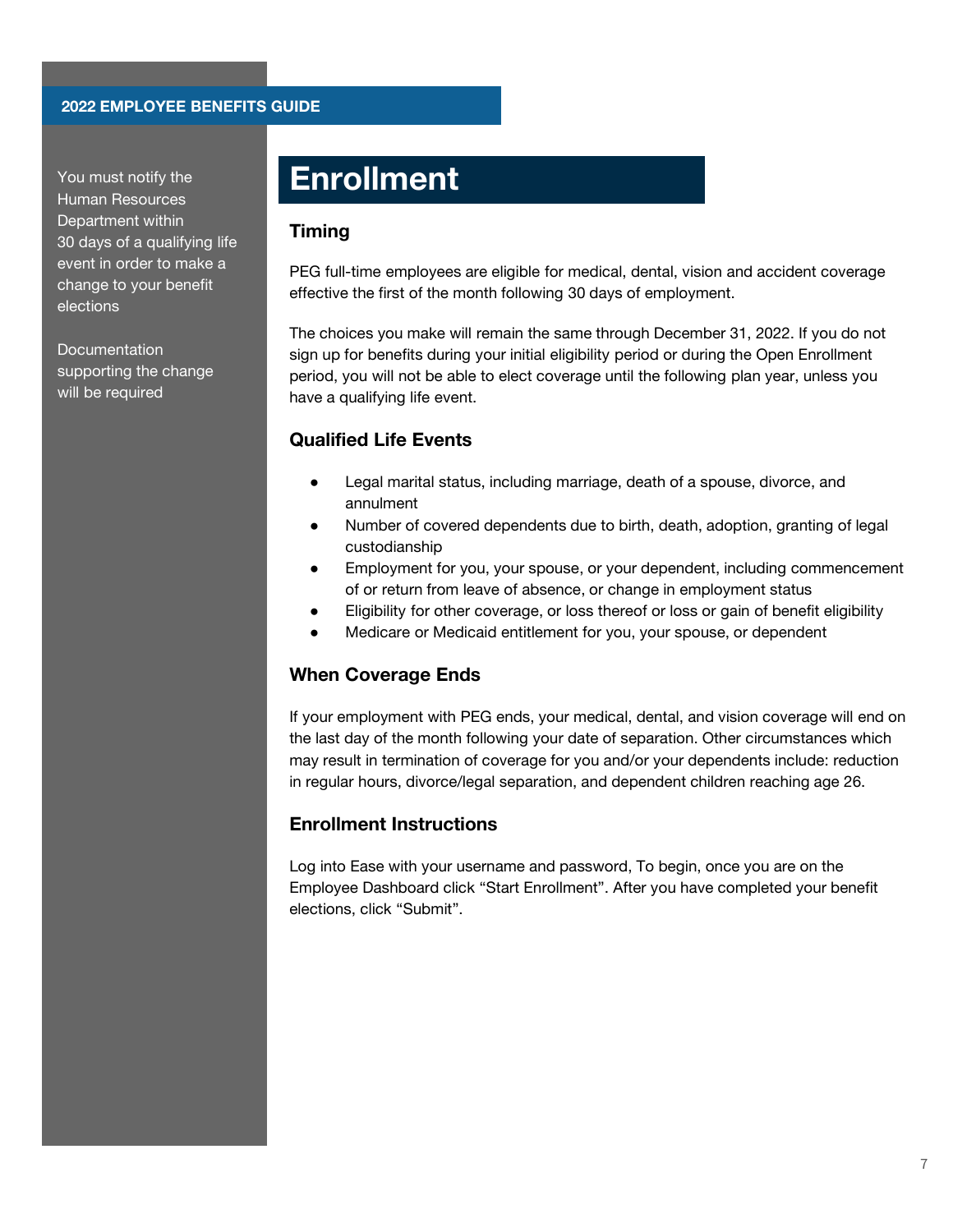



# **Participating**

## Need to Locate a **Medical Plan**

**PECTRE CONTROLL PROFITED SET OF CHANGE OF CHANGE OF CHANGE OF CHANGE OF CHANGE OF CHANGE OF CHANGE PREGREGATED**<br>PEG offers three medical plan options - Cigna Open Access Plus HDHP, Open Access<br>Plus Base and Open Access Pl The Open Access Plus medical plans offer in-network and out-of-network benefits. When you need care, you decide whether to go to an in-network or an out-of-network provider. If you receive care from in-network doctors and facilities, your out-of-pocket costs will be lower than if you use out-of-network providers and facilities.

| <b>2022 EMPLOYEE BENEFITS GUIDE</b>                                                                                                                 |                                                                                                                                                                                                                                                                                                                                                                                                                                                                                        |                                       | <b>Signa</b> 。                         |
|-----------------------------------------------------------------------------------------------------------------------------------------------------|----------------------------------------------------------------------------------------------------------------------------------------------------------------------------------------------------------------------------------------------------------------------------------------------------------------------------------------------------------------------------------------------------------------------------------------------------------------------------------------|---------------------------------------|----------------------------------------|
| <b>Need to Locate a</b><br><b>Participating</b>                                                                                                     | <b>Medical Plan</b>                                                                                                                                                                                                                                                                                                                                                                                                                                                                    |                                       |                                        |
| <b>Provider?</b><br>The PEG medical plan<br>allows you the flexibility to<br>choose a health care provider<br>when and where treatment is<br>needed | PEG offers three medical plan options - Cigna Open Access Plus HDHP, Open Access<br>Plus Base and Open Access Plus Buy-Up Plans.<br>The Open Access Plus medical plans offer in-network and out-of-network benefits. When<br>you need care, you decide whether to go to an in-network or an out-of-network provider.<br>If you receive care from in-network doctors and facilities, your out-of-pocket costs will be<br>lower than if you use out-of-network providers and facilities. |                                       |                                        |
| When care is received inside<br>Cigna's Open Access Plus                                                                                            |                                                                                                                                                                                                                                                                                                                                                                                                                                                                                        | <b>Open Access Plus HDHP</b>          |                                        |
| service area you will experience<br>the lowest out of pocket costs                                                                                  | <b>Plan Features</b>                                                                                                                                                                                                                                                                                                                                                                                                                                                                   | In-Network                            | Out-Of-Network                         |
| when you visit a Cigna provider<br>$\mathsf{Visit}$ :<br>$\overline{\mathsf{n}}$ , enter<br>your search criteria and choose                         | <b>Calendar Year Deductible</b><br>Amount you must pay before the plan begins<br>to pay benefits unless otherwise noted                                                                                                                                                                                                                                                                                                                                                                | \$6,350 Individual<br>\$12,700 Family | \$12,700 Individual<br>\$25,400 Family |
| your medical plan to find a<br>participating provider<br>near you                                                                                   | Out-Of-Pocket-Maximum<br>Maximum amount you pay toward deductible,<br>coinsurance, copays, and covered expenses<br>per calendar year                                                                                                                                                                                                                                                                                                                                                   | \$6,350 Individual<br>\$12,700 Family | \$15,800 Individual<br>\$31,600 Family |
|                                                                                                                                                     | <b>Preventive Care Services</b>                                                                                                                                                                                                                                                                                                                                                                                                                                                        | Covered at 100%                       | Not available                          |
|                                                                                                                                                     | <b>Office Visits, Labs, and Testing</b>                                                                                                                                                                                                                                                                                                                                                                                                                                                |                                       |                                        |
|                                                                                                                                                     | <b>Office Visits</b>                                                                                                                                                                                                                                                                                                                                                                                                                                                                   | 0% after deductible                   | 50% after deductible                   |
|                                                                                                                                                     | <b>Telehealth Visits</b>                                                                                                                                                                                                                                                                                                                                                                                                                                                               | 0% after deductible                   | Not available                          |
|                                                                                                                                                     | <b>Mental Health/Substance Abuse Office</b><br><b>Visits</b>                                                                                                                                                                                                                                                                                                                                                                                                                           | 0% after deductible                   | 50% after deductible                   |
|                                                                                                                                                     | <b>Diagnostic X-ray and Lab Tests</b>                                                                                                                                                                                                                                                                                                                                                                                                                                                  | 0% after deductible                   | 50% after deductible                   |
|                                                                                                                                                     | <b>Emergency / Urgent Care / Hospitalization</b>                                                                                                                                                                                                                                                                                                                                                                                                                                       |                                       |                                        |
|                                                                                                                                                     | <b>Urgent Care</b>                                                                                                                                                                                                                                                                                                                                                                                                                                                                     | 0% after deductible                   | 50% after deductible                   |
|                                                                                                                                                     | <b>Hospital Emergency Room</b>                                                                                                                                                                                                                                                                                                                                                                                                                                                         | 0% after deductible                   | 0% after deductible                    |
|                                                                                                                                                     | <b>Inpatient Facility Services</b>                                                                                                                                                                                                                                                                                                                                                                                                                                                     | 0% after deductible                   | 50% after deductible                   |
|                                                                                                                                                     | <b>Outpatient Facility Services</b>                                                                                                                                                                                                                                                                                                                                                                                                                                                    | 0% after deductible                   | 50% after deductible                   |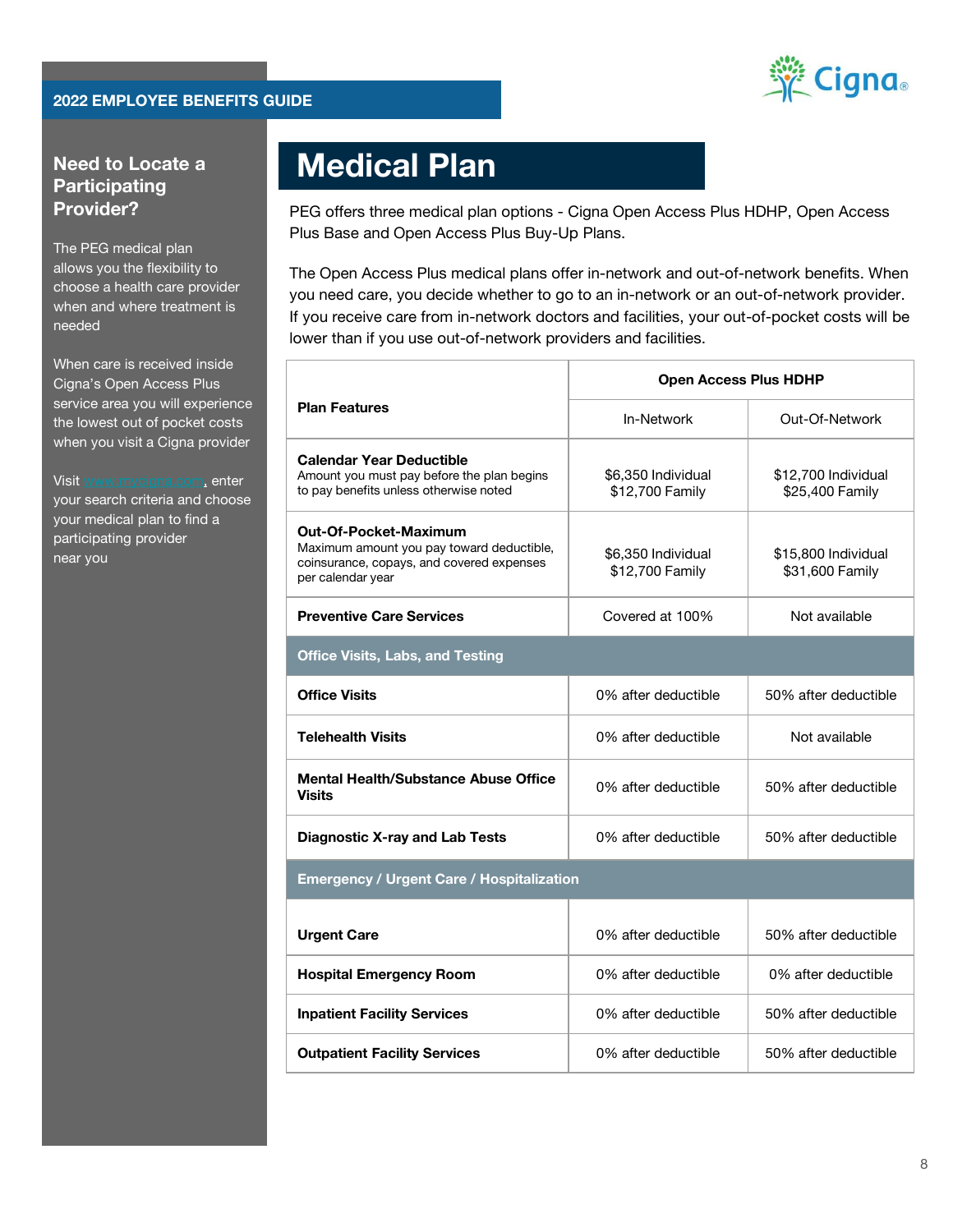

Preventive Care Covered

Cigna offers a wide range of preventive services to help you, and your family lead healthy, productive lives:

- Annual Routine Exams
- Well-Child Care Visits
- Immunizations
- Routine OB/GYN Visits
- Mammograms
- PAP Tests
- Prostate Screenings

Other services as required by the Affordable Care Act

# Medical Plan

at 100% The Open Access Plus Base plan offers in-network and out-of-network benefits. When you need care, you decide whether to go to an in-network or an out-of-network provider. The OAP network is Cigna's largest nation network from coast to coast, with around 840,000 health care professionals and 15,000 facilities.

| <b>IDE</b>                                                                                                                                                                                                                                                                                                                      |                                           | Cigna®                                 |
|---------------------------------------------------------------------------------------------------------------------------------------------------------------------------------------------------------------------------------------------------------------------------------------------------------------------------------|-------------------------------------------|----------------------------------------|
| <b>Medical Plan</b>                                                                                                                                                                                                                                                                                                             |                                           |                                        |
| The Open Access Plus Base plan offers in-network and out-of-network benefits. When<br>you need care, you decide whether to go to an in-network or an out-of-network provider.<br>The OAP network is Cigna's largest nation network from coast to coast, with around<br>840,000 health care professionals and 15,000 facilities. |                                           |                                        |
|                                                                                                                                                                                                                                                                                                                                 |                                           | Open Access Plus - Base Plan           |
| <b>Plan Features</b>                                                                                                                                                                                                                                                                                                            | In-Network                                | Out-Of-Network                         |
| <b>Calendar Year Deductible</b><br>Amount you must pay before the plan begins to<br>pay benefits unless otherwise noted                                                                                                                                                                                                         | \$3,500 Individual<br>\$7,000 Family      | \$7,000 Individual<br>\$14,000 Family  |
| Out-Of-Pocket-Maximum<br>Maximum amount you pay toward deductible,<br>coinsurance, copays, and covered expenses per<br>calendar year                                                                                                                                                                                            | \$7,900 Individual<br>\$15,800 Family     | \$15,800 Individual<br>\$31,600 Family |
| <b>Preventive Care Services</b>                                                                                                                                                                                                                                                                                                 | Covered at 100%                           | Not available                          |
| <b>Office Visits, Labs, and Testing</b>                                                                                                                                                                                                                                                                                         |                                           |                                        |
| <b>Office Visits</b>                                                                                                                                                                                                                                                                                                            | PCP: \$25 copay<br>Specialist: \$75 copay | 50% after deductible                   |
| <b>Telehealth Visits</b>                                                                                                                                                                                                                                                                                                        | \$25 copay                                | Not available                          |
| <b>Mental Health/Substance Abuse Office</b><br><b>Visits</b>                                                                                                                                                                                                                                                                    | 20% after deductible                      | 50% after deductible                   |
| <b>Diagnostic X-ray and Lab Tests</b>                                                                                                                                                                                                                                                                                           | 20% after deductible                      | 50% after deductible                   |
| <b>Emergency / Urgent Care / Hospitalization</b>                                                                                                                                                                                                                                                                                |                                           |                                        |
| <b>Urgent Care</b>                                                                                                                                                                                                                                                                                                              | \$50 copay                                | 50% after deductible                   |
| <b>Hospital Emergency Room</b>                                                                                                                                                                                                                                                                                                  | \$300 copay                               | \$300 copay                            |
| <b>Inpatient Facility Services</b>                                                                                                                                                                                                                                                                                              | 20% after deductible                      | 50% after deductible                   |
|                                                                                                                                                                                                                                                                                                                                 |                                           |                                        |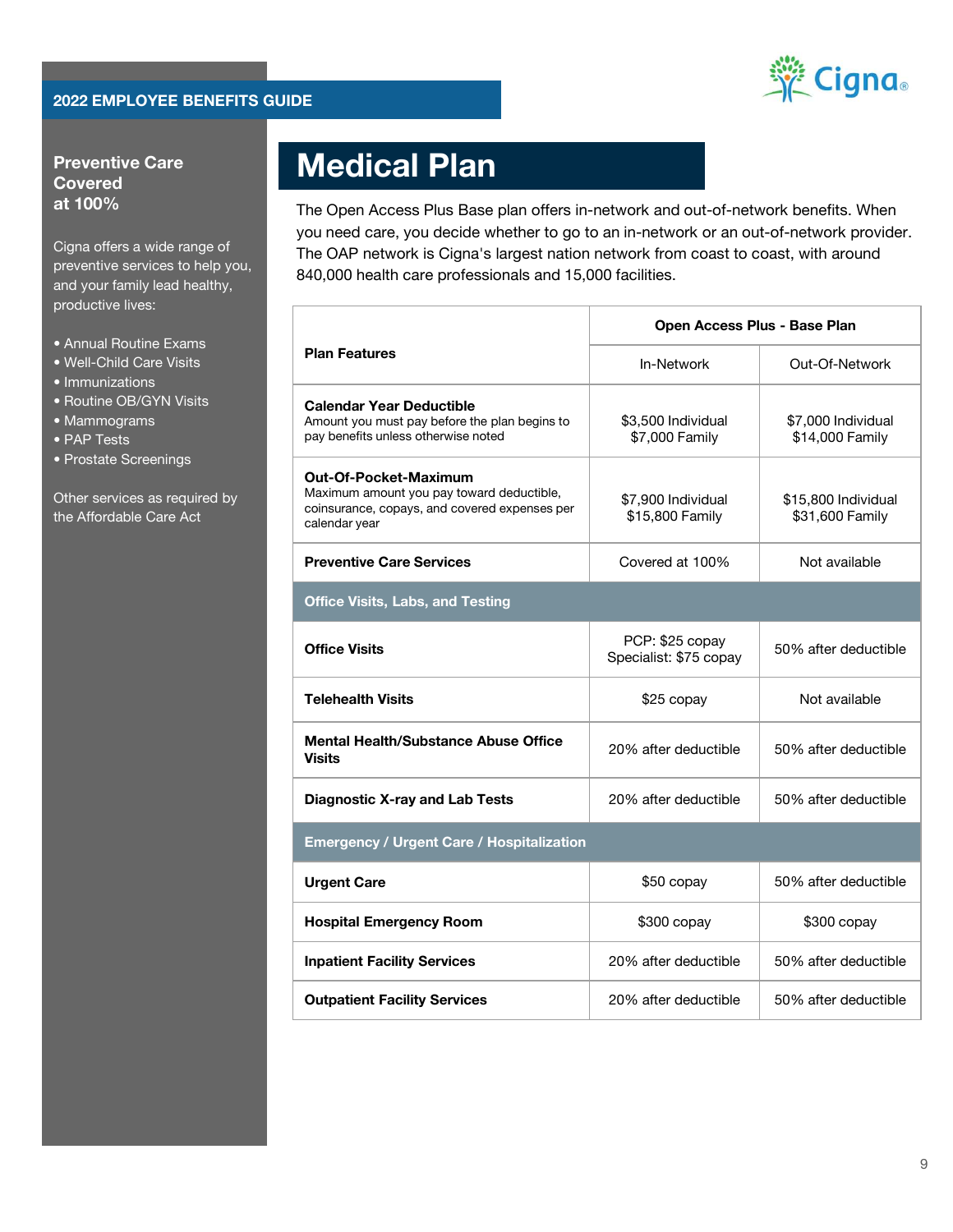

# **Participating**

## Need to Locate a **Medical Plan**

| <b>2022 EMPLOYEE BENEFITS GUIDE</b>                                                                                                        |                                                                                                                                                                                                                                                                       | <b>Section</b>                        |  |  |
|--------------------------------------------------------------------------------------------------------------------------------------------|-----------------------------------------------------------------------------------------------------------------------------------------------------------------------------------------------------------------------------------------------------------------------|---------------------------------------|--|--|
| <b>Medical Plan</b>                                                                                                                        |                                                                                                                                                                                                                                                                       |                                       |  |  |
|                                                                                                                                            | The Open Access Plus Buy-Up plan offers in-network and out-of-network benefits. When<br>you need care, you decide whether to go to an in-network or an out-of-network provider.<br>The OAP network is Cigna's largest nation network from coast to coast, with around |                                       |  |  |
| 840,000 health care professionals and 15,000 facilities.                                                                                   |                                                                                                                                                                                                                                                                       |                                       |  |  |
|                                                                                                                                            |                                                                                                                                                                                                                                                                       | Open Access Plus - Buy-Up Plan        |  |  |
| <b>Plan Features</b>                                                                                                                       | In-Network                                                                                                                                                                                                                                                            | Out-of-Network                        |  |  |
| <b>Calendar Year Deductible</b><br>Amount you must pay before<br>the plan begins to pay benefits<br>unless otherwise noted                 | \$1,000 Individual<br>\$2,000 Family                                                                                                                                                                                                                                  | \$2,000 Individual<br>\$4,000 Family  |  |  |
| Out-Of-Pocket-Maximum<br>Maximum amount you pay<br>toward deductible,<br>coinsurance, copays, and<br>covered expenses per calendar<br>year | \$4,500 Individual<br>\$9,000 Family                                                                                                                                                                                                                                  | \$9,000 Individual<br>\$18,000 Family |  |  |
| <b>Preventive Care Services</b>                                                                                                            | Covered at 100%                                                                                                                                                                                                                                                       | Not available                         |  |  |
| <b>Office Visits, Labs, and Testing</b>                                                                                                    |                                                                                                                                                                                                                                                                       |                                       |  |  |
| <b>Office Visits</b>                                                                                                                       | PCP: \$25 copay<br>Specialist: \$75 copay                                                                                                                                                                                                                             | 50% after deductible                  |  |  |
| <b>Telehealth Visits</b>                                                                                                                   | \$25 copay                                                                                                                                                                                                                                                            | Not available                         |  |  |
| <b>Mental Health/Substance</b><br><b>Abuse Office Visits</b>                                                                               | 20% after deductible                                                                                                                                                                                                                                                  | 50% after deductible                  |  |  |
| Diagnostic X-ray and Lab<br><b>Tests</b>                                                                                                   | 20% after deductible                                                                                                                                                                                                                                                  | 50% after deductible                  |  |  |
| <b>Emergency / Urgent Care / Hospitalization</b>                                                                                           |                                                                                                                                                                                                                                                                       |                                       |  |  |
| <b>Urgent Care</b>                                                                                                                         | \$50 copay                                                                                                                                                                                                                                                            | 50% after deductible                  |  |  |
| <b>Hospital Emergency Room</b>                                                                                                             | $$300$ copay                                                                                                                                                                                                                                                          | $$300$ copay                          |  |  |
| <b>Inpatient Facility Services</b>                                                                                                         | 20% after deductible                                                                                                                                                                                                                                                  | 50% after deductible                  |  |  |
| <b>Outpatient Facility</b>                                                                                                                 | 20% after deductible                                                                                                                                                                                                                                                  | 50% after deductible                  |  |  |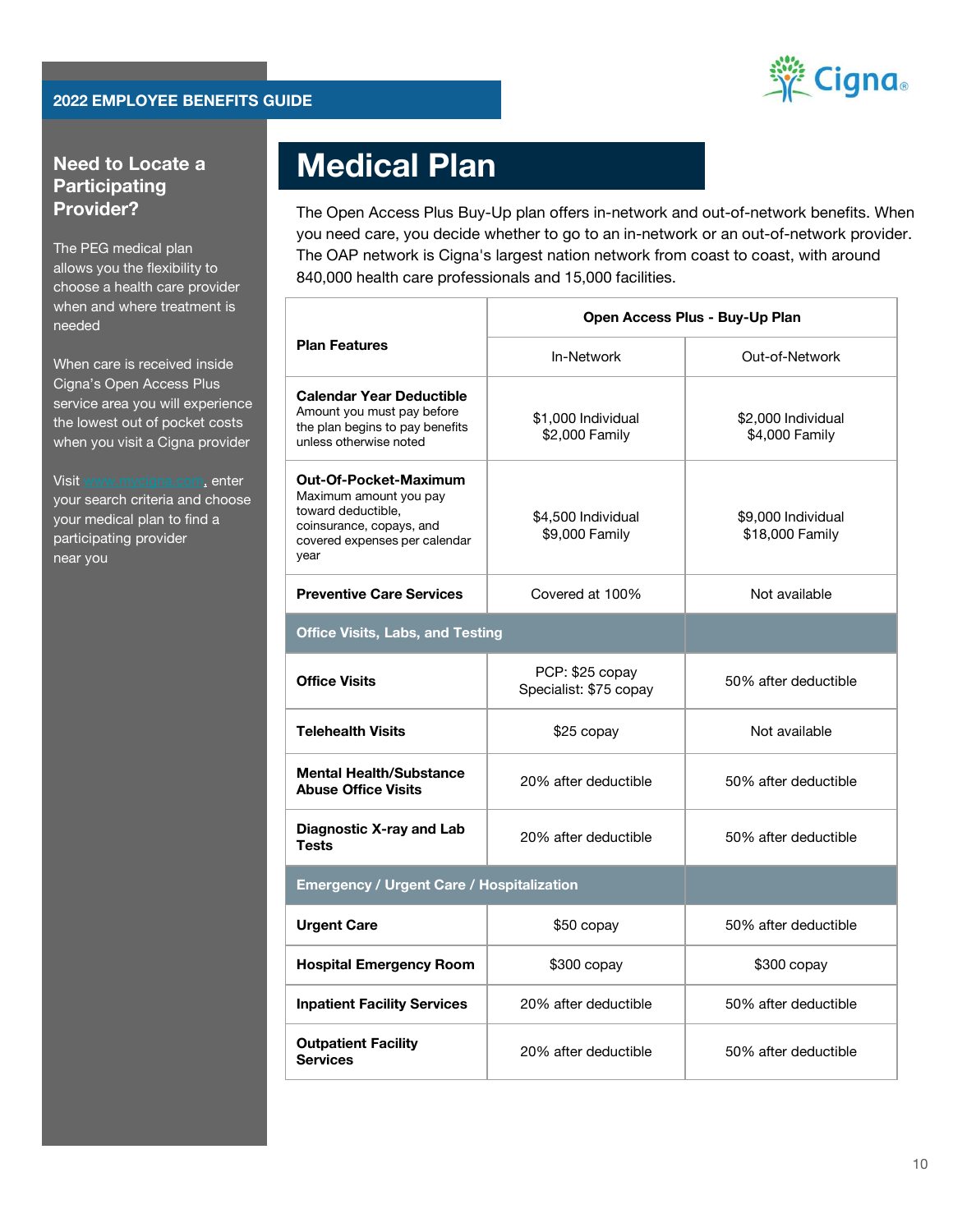

Express Scripts is the mail order pharmacy in-network on the Cigna pharmacy plans

Please call the Cigna Health Plan Pharmacy Department at 800-835- 3784 for more information or visit your Cigna online member account at

www.mycigna.com.

## Pharmacy Highlights Express Scripts

## Prescription Drug Coverage

## Mail Order Program

## Specialty Prescription Program

| <b>Prescription Drug Coverage</b>         | If you enroll in the PEG medical plans, you will automatically receive prescription drug coverage<br>through Cigna. When you need prescriptions, you can purchase them through a local retail<br>pharmacy or, for medications you take on an ongoing basis, through the mail order program.                                                                                                                                                                                                                                                                                                                          |                                                      |                                                      |
|-------------------------------------------|----------------------------------------------------------------------------------------------------------------------------------------------------------------------------------------------------------------------------------------------------------------------------------------------------------------------------------------------------------------------------------------------------------------------------------------------------------------------------------------------------------------------------------------------------------------------------------------------------------------------|------------------------------------------------------|------------------------------------------------------|
| <b>Mail Order Program</b>                 | The mail order program offers a convenient and cost-effective way to fill prescriptions for<br>medications you take on a regular basis (maintenance medications). When you use the mail order<br>program, you receive a 90-day supply of medication. Your medications are mailed directly to your<br>home. To order prescriptions through the mail order program, you must fill out a mail order form<br>with a 90-day prescription from your doctor and your payment.<br><b>Specialty Prescription Program</b><br>If you have a chronic condition and take specialty medications, you must purchase these through a |                                                      |                                                      |
|                                           | designated specialty pharmacy that provides the best available pricing and additional support.                                                                                                                                                                                                                                                                                                                                                                                                                                                                                                                       |                                                      |                                                      |
| <b>Plan Features</b>                      | <b>OAP HDHP</b><br>In-Network                                                                                                                                                                                                                                                                                                                                                                                                                                                                                                                                                                                        | <b>OAP Base</b><br>In-Network                        | <b>OAP Buy-Up</b><br>In-Network                      |
| <b>Calendar Year</b><br><b>Deductible</b> | <b>After Medical</b><br>Deductible                                                                                                                                                                                                                                                                                                                                                                                                                                                                                                                                                                                   | <b>After Medical</b><br>Deductible                   | <b>After Medical</b><br>Deductible                   |
| <b>Out-Of-Pocket</b><br>-Maximum          | Integrated with the<br>Medical Out-of-<br>Pocket-Max                                                                                                                                                                                                                                                                                                                                                                                                                                                                                                                                                                 | Integrated with the<br>Medical Out-of-<br>Pocket-Max | Integrated with the<br>Medical Out-of-<br>Pocket-Max |
| <b>Retail 30-Day Supply</b>               |                                                                                                                                                                                                                                                                                                                                                                                                                                                                                                                                                                                                                      |                                                      |                                                      |
| Tier 1                                    | 0% after deductible                                                                                                                                                                                                                                                                                                                                                                                                                                                                                                                                                                                                  | \$15 copay                                           | \$15 copay                                           |
| Tier 2                                    | 0% after deductible                                                                                                                                                                                                                                                                                                                                                                                                                                                                                                                                                                                                  | \$35 copay                                           | \$35 copay                                           |
| Tier 3                                    | 0% after deductible                                                                                                                                                                                                                                                                                                                                                                                                                                                                                                                                                                                                  | \$75 copay                                           | \$75 copay                                           |
| Tier 4 / Tier 5                           | 0% after deductible                                                                                                                                                                                                                                                                                                                                                                                                                                                                                                                                                                                                  | \$250 copay                                          | \$250 copay                                          |
| <b>Mail Order 90-Day Supply</b>           |                                                                                                                                                                                                                                                                                                                                                                                                                                                                                                                                                                                                                      |                                                      |                                                      |
| Tiers 1-3                                 | 2.5 times the 30-day<br>copay                                                                                                                                                                                                                                                                                                                                                                                                                                                                                                                                                                                        | 2.5 times the 30-day<br>copay                        | 2.5 times the 30-day<br>copay                        |
|                                           |                                                                                                                                                                                                                                                                                                                                                                                                                                                                                                                                                                                                                      |                                                      |                                                      |
|                                           |                                                                                                                                                                                                                                                                                                                                                                                                                                                                                                                                                                                                                      |                                                      |                                                      |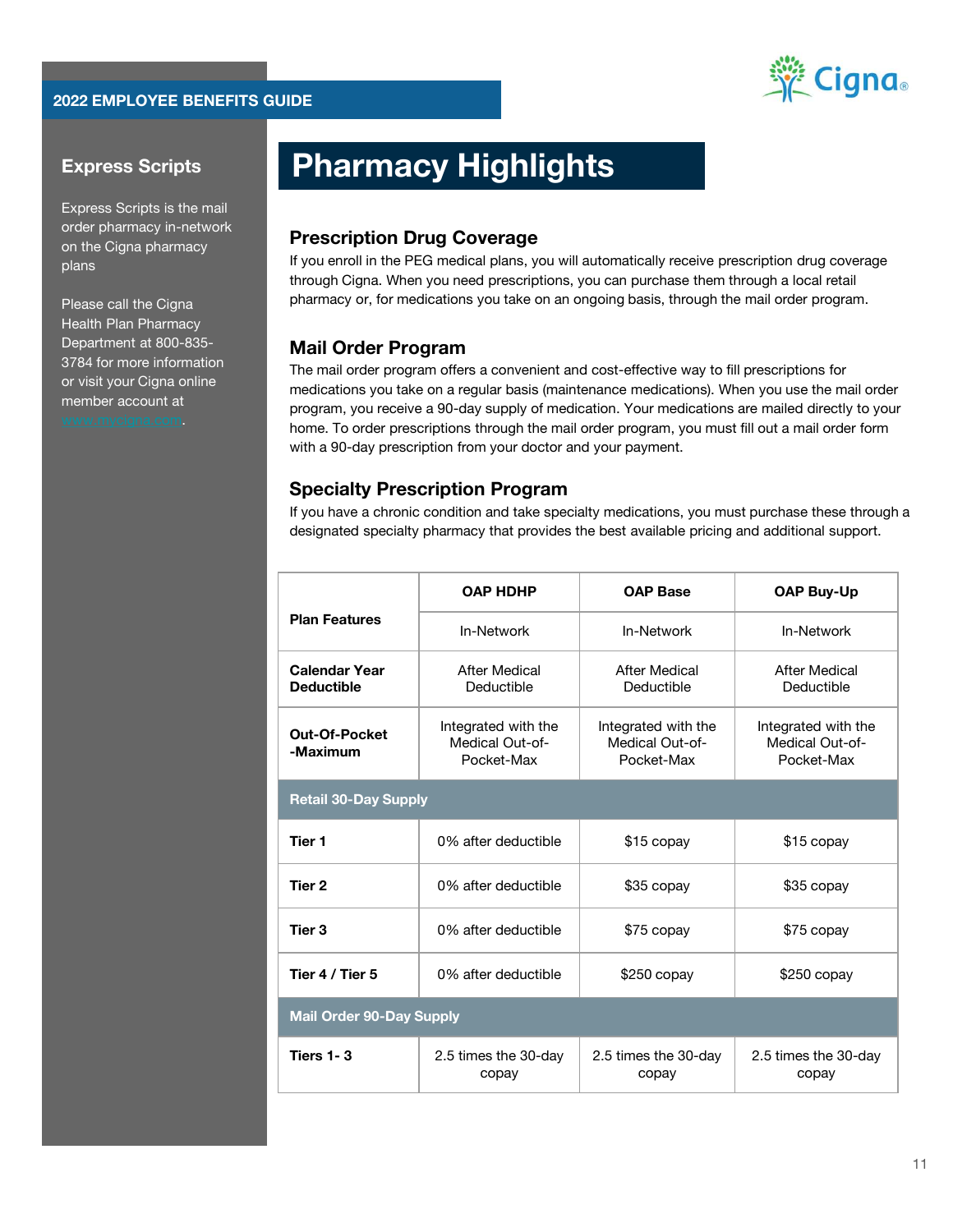

## Prevention First

Your dental health is an important part of your overall health. Make sure you take advantage of your preventive

Regular dentist visits tell your dentist a lot about your overall health, including if you may be developing diabetes, heart disease and some forms of cancer

## Need to Locate a **Participating** Provider?

Visit www.mycigna.com and select Find a Dentist and choose the DPPO Advantage plan

Enter your zip code to find a participating dentist near you and the second control of the second control of the second control of the second control of the second control of the second control of the second control of the second control of the second control of the second contr

## Dental Plan

PEG's dental plan is administered through Cigna and provides you and your family with coverage for typical dental expenses, such as cleanings, X-rays, fillings and crowns. dental visits

| PEG's dental plan is administered through Cigna and provides you and your family with<br>coverage for typical dental expenses, such as cleanings, X-rays, fillings and crowns.                                                       |                                 |                                 |
|--------------------------------------------------------------------------------------------------------------------------------------------------------------------------------------------------------------------------------------|---------------------------------|---------------------------------|
| If you receive care from one of Cigna's preferred PPO dentists, you'll pay less for your<br>care. If you choose a out-of-network dentist, your share of costs will generally be higher,<br>and you may need to file your own claims. |                                 |                                 |
| For a list of Cigna preferred dentists, go to <b>www.mycigna.com</b> .                                                                                                                                                               |                                 |                                 |
|                                                                                                                                                                                                                                      |                                 | <b>Cigna DPPO Advantage</b>     |
| <b>Plan Features</b>                                                                                                                                                                                                                 | In-Network                      | Out-Of-Network                  |
| <b>Calendar Year Deductible</b><br>Amount you must pay before the plan<br>begins to pay benefits unless<br>otherwise noted                                                                                                           | \$50 Individual<br>\$150 Family | \$50 Individual<br>\$150 Family |
| <b>Annual Benefit Maximum</b>                                                                                                                                                                                                        | \$2,000 per Person              |                                 |
| <b>Preventive Care Services</b><br>Exams, routine cleanings, flouride<br>treatments, space maintainers                                                                                                                               | Covered at 100%                 | Covered at 90%                  |
| <b>Basic Services</b><br>Filings, simple extractions, oral<br>surgery, periodontics, endodontic                                                                                                                                      | 20%* after deductible           | 20%* after deductible           |
| <b>Major Services</b><br>Dentures, crowns, bridges                                                                                                                                                                                   | 50%* after deductible           | 50%* after deductible           |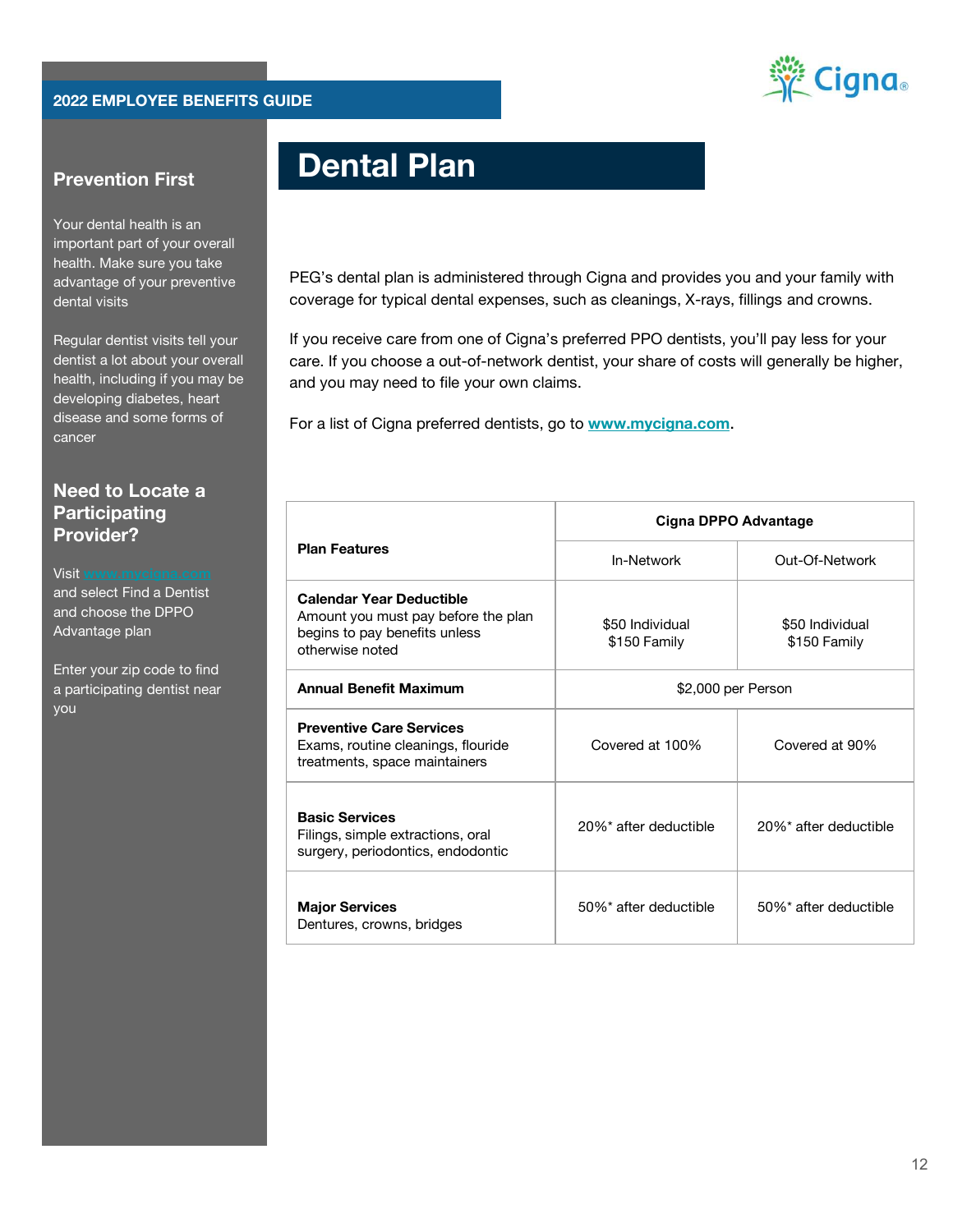

## Health Rewards - Vision Network

Minimum 20% savings on additional purchases of frames and/or lenses, including lens options, with a valid prescription; offered savings does not apply to contact lens materials. Check with your Cigna Vision Network Provider

## Need to Locate a **Participating** Provider?

To find a provider near you, visit  $\mathbf n$ , select "Coverage", then select the Vision page. Click on "Visit Cigna Vision". Then select "Find a Cigna Vision Network Eye Care Professional" to search the Cigna Vision Directory

## Vision Plan

Savings Program PEG's vision plan promotes preventive care through regular eye exams and provides coverage for corrective materials, such as glasses and contact lenses. The vision plan is administered through Cigna.

for details **The vision plan is designed to cover eye care needs that are visually necessary. You must and the visual of the vision plan is designed to cover eye care needs that are visually necessary. You must** pay extra if you choose certain cosmetic or elective eyewear, so be sure to ask your eye doctor what items are covered by the plan before you purchase materials.

| administered through Cigna.                                                                               | PEG's vision plan promotes preventive care through regular eye exams and provides<br>coverage for corrective materials, such as glasses and contact lenses. The vision plan is                                                                                    |                                                                                                                         |
|-----------------------------------------------------------------------------------------------------------|-------------------------------------------------------------------------------------------------------------------------------------------------------------------------------------------------------------------------------------------------------------------|-------------------------------------------------------------------------------------------------------------------------|
| discount on services.                                                                                     | If you enroll in vision coverage, you can go to any eye care provider you choose.<br>However, if you choose providers who are part of the Cigna network, you will receive a                                                                                       |                                                                                                                         |
|                                                                                                           | The vision plan is designed to cover eye care needs that are visually necessary. You must<br>pay extra if you choose certain cosmetic or elective eyewear, so be sure to ask your eye<br>doctor what items are covered by the plan before you purchase materials. |                                                                                                                         |
|                                                                                                           | Cigna PPO                                                                                                                                                                                                                                                         |                                                                                                                         |
| <b>Plan Features</b>                                                                                      | In-Network                                                                                                                                                                                                                                                        | Out-Of-Network<br>Reimbursement                                                                                         |
| Exam<br>Once every 12 months                                                                              | \$10 Copay                                                                                                                                                                                                                                                        | Up to \$45                                                                                                              |
| <b>Frames</b><br>Once every 12 months                                                                     | \$180 Allowance<br>You will receive an additional<br>20% savings on the amount that<br>you pay over your allowance                                                                                                                                                | Up to \$100                                                                                                             |
| <b>Lenses</b><br>Once every 12 months<br><b>Single</b><br><b>Bifocal</b><br><b>Trifocal</b><br>Lenticular | \$25 Copay<br>\$25 Copay<br>\$25 Copay<br>\$25 Copay                                                                                                                                                                                                              | Reimbursement up to approved<br>amount based on lens type less<br>\$25 copay (member responsible<br>for any difference) |
|                                                                                                           | Contact Lenses - In lieu of frames (once every 12 months)                                                                                                                                                                                                         |                                                                                                                         |
| <b>Contact Lenses</b>                                                                                     | \$180 Allowance<br>Includes fitting & evaluation                                                                                                                                                                                                                  | Up to \$144<br>Includes fitting & evaluation                                                                            |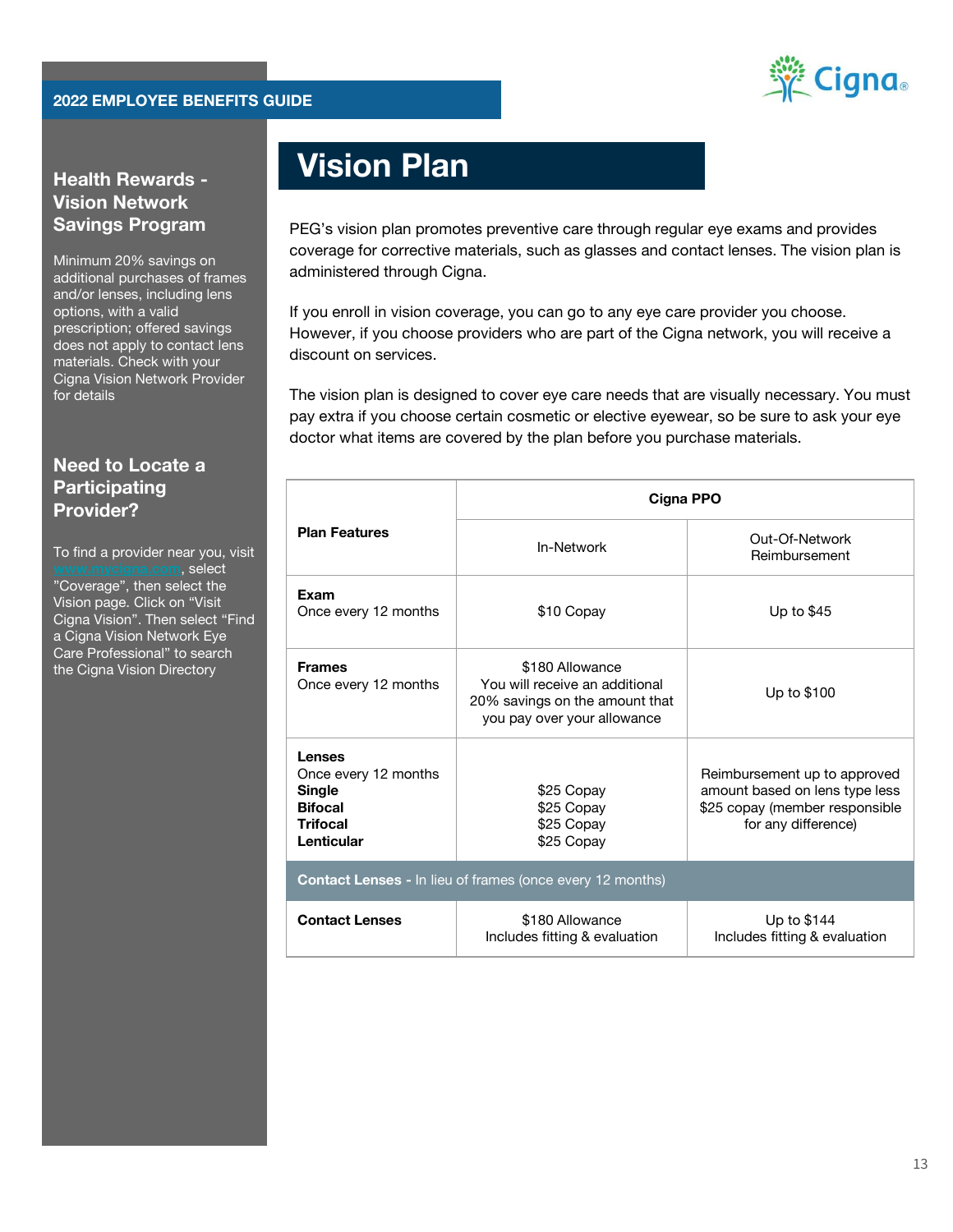

member, 4 max per family

Wellness Rider pays benefit when you receive treatment by a physician outside of a hospital due to preventive or accident treatment (Ex. Doctor Visit, Dental Visit, Eye Exam)

#### Don't Forget to Designate a Beneficiary

Choosing who will receive your life insurance benefit is an important decision. Please make sure your beneficiary information is up to date

# Wellness Rider **Accident Insurance**

#### Accident and AD&D Insurance

The Allstate Accident plan pays cash to you and/or your family for treatment of an injury. Accidents happen every hour of every day and they can be as minor as a sprained ankle or can unfortunately be life changing. Stitches, broken bones, slips and falls, auto accidents, motorcycles, skiing/snowboarding, and sports injuries are all covered accidents. 2022 EMPLOYEE BENEFITS GUIDE<br>
Wellness Rider<br>
S50 per visit - 2 max per<br>
member, 4 max per family<br>
Wellness Rider pays benefit<br>
Wellness Rider pays benefit<br>
Wellness Rider pays benefit<br>
Wellness Rider pays benefit<br>
Wellnes

| <b>JIDE</b>                                                                                              |                                                                                                                                                                                                                                                                                                                                                                 |
|----------------------------------------------------------------------------------------------------------|-----------------------------------------------------------------------------------------------------------------------------------------------------------------------------------------------------------------------------------------------------------------------------------------------------------------------------------------------------------------|
| <b>Accident Insurance</b>                                                                                |                                                                                                                                                                                                                                                                                                                                                                 |
| <b>Accident and AD&amp;D Insurance</b>                                                                   |                                                                                                                                                                                                                                                                                                                                                                 |
| accidents.                                                                                               | The Allstate Accident plan pays cash to you and/or your family for treatment of an injury.<br>Accidents happen every hour of every day and they can be as minor as a sprained ankle<br>or can unfortunately be life changing. Stitches, broken bones, slips and falls, auto<br>accidents, motorcycles, skiing/snowboarding, and sports injuries are all covered |
| <b>Plan Features</b>                                                                                     | <b>Off-Job Accident with AD&amp;D</b>                                                                                                                                                                                                                                                                                                                           |
| <b>Accidental Death</b>                                                                                  | \$100,000                                                                                                                                                                                                                                                                                                                                                       |
| <b>Common Carrier</b>                                                                                    | \$250,000                                                                                                                                                                                                                                                                                                                                                       |
| <b>Dismemberment</b>                                                                                     | \$100,000                                                                                                                                                                                                                                                                                                                                                       |
| <b>Emergency Room</b>                                                                                    | \$400                                                                                                                                                                                                                                                                                                                                                           |
| <b>Accident Physician</b>                                                                                | \$200                                                                                                                                                                                                                                                                                                                                                           |
| X-ray                                                                                                    | \$400                                                                                                                                                                                                                                                                                                                                                           |
| <b>CT/MRI</b>                                                                                            | \$200                                                                                                                                                                                                                                                                                                                                                           |
| <b>Hospital Admission</b>                                                                                | \$2,000                                                                                                                                                                                                                                                                                                                                                         |
| Daily Hospital Confinement / ICU                                                                         | \$400 / \$800                                                                                                                                                                                                                                                                                                                                                   |
| Ambulance / Air Ambulance                                                                                | \$400 / \$1,200                                                                                                                                                                                                                                                                                                                                                 |
| Lacerations                                                                                              | \$200                                                                                                                                                                                                                                                                                                                                                           |
| <b>Burns</b>                                                                                             | \$400-\$2,000 (skin graft 50% of burn benefit)                                                                                                                                                                                                                                                                                                                  |
| <b>Blood</b>                                                                                             | \$1,200                                                                                                                                                                                                                                                                                                                                                         |
| <b>Prosthesis</b>                                                                                        | \$2,000-\$4,000                                                                                                                                                                                                                                                                                                                                                 |
| <b>Physical Therapy</b>                                                                                  | \$120                                                                                                                                                                                                                                                                                                                                                           |
| Lodging                                                                                                  | \$400                                                                                                                                                                                                                                                                                                                                                           |
| <b>Follow-up Treatment</b>                                                                               | \$200                                                                                                                                                                                                                                                                                                                                                           |
| Loss of eye/hand/foot/finger/toe                                                                         | Up to \$100,000                                                                                                                                                                                                                                                                                                                                                 |
| Dislocations / Fractures                                                                                 |                                                                                                                                                                                                                                                                                                                                                                 |
| Hip/Thigh, Knee, Ankle, Wrist, Elbow,<br>Shoulder, Hand, Collarbone, Two<br>fingers/toes, One finger/toe | Up to \$8,000<br>Varies due to Injury<br>and Benefit Schedule                                                                                                                                                                                                                                                                                                   |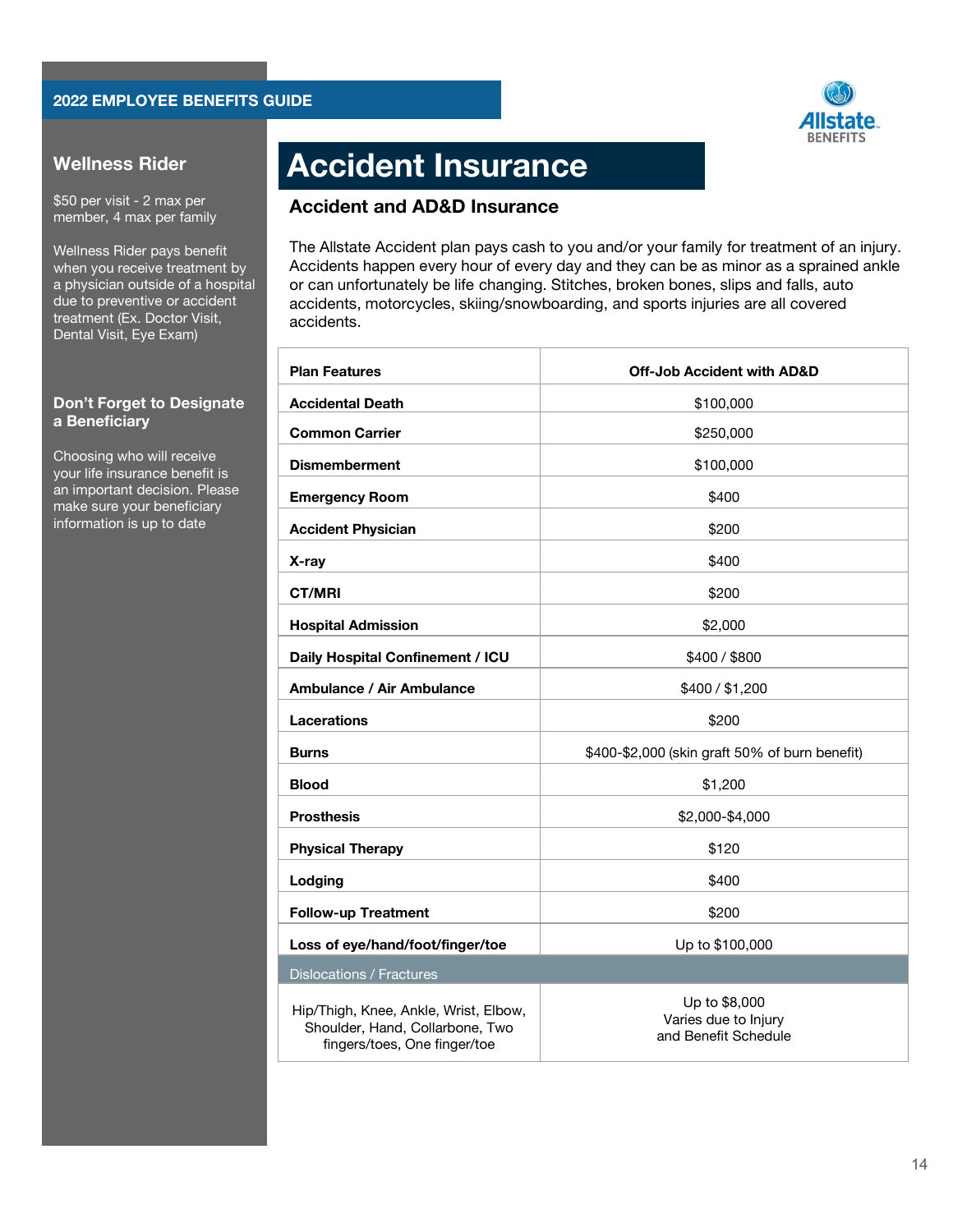

# Health Savings Account

A Health Savings Account (HSA) is a personal health care savings account that you can use to pay out-of-pocket health care expenses with pre-tax dollars.

Contributions to an HSA cannot exceed the 2022 IRS contribution maximums of \$3,650 for employee-only coverage and \$7,300 for all other tiers. Employees age 55 and older may contribute additional funds to their HSA (up to \$1,000 in 2022).

#### HSA Eligibility

You are eligible to fund an HSA if you are enrolled in PEG's Choice Plus high-deductible health plan (HDHP). You are not eligible to fund an HSA if:

- You are covered by a non-HSA plan, healthcare FSA, or health reimbursement arrangement
- You are claimed as a dependent on someone else's tax return
- You are enrolled in Medicare, TRICARE or TRICARE for Life
- You have received Veterans Administration Benefits in the last three months (unless the condition for which treatment was service related)

#### Use your HSA to pay for Qualified Medical Expenses:

- You can use your HSA money to pay for eligible expenses now or in the future
- Funds in your HSA can be used for your expenses and those of your spouse and eligible dependents, even if they are not covered by the PEG plan
- Eligible expenses include deductibles, doctor's office visits, dental expenses, eye exams, prescription expenses and LASIK eye surgery

A complete list of eligible expenses can be found at www.irs.gov/pub/irs-pdf/p502.pdf.

#### Maximize your Tax Savings:

- Contributions to an HSA are tax free and are made through payroll deductions on a pre-tax basis
- The money in your HSA (including interest and investment earnings) grows tax free
- As long as you use the funds to pay for Qualified Medical Expenses, the money is spent tax free

#### Your HSA is an Individually Owned Account:

- You own and administer your HSA. You determine how much you will contribute to your account and when to use the money to pay for eligible health care expenses
- You can change your contribution at any time during the plan year without a qualifying event
- Like a bank account, you must have a balance in order to pay for eligible healthcare expenses
- Keep all receipts for tax documentation
- An HSA allows you to save and "rollover" money from year to year
- The money in the account is always yours, even if you change health plans or jobs
- There are no vesting requirements or forfeiture provisions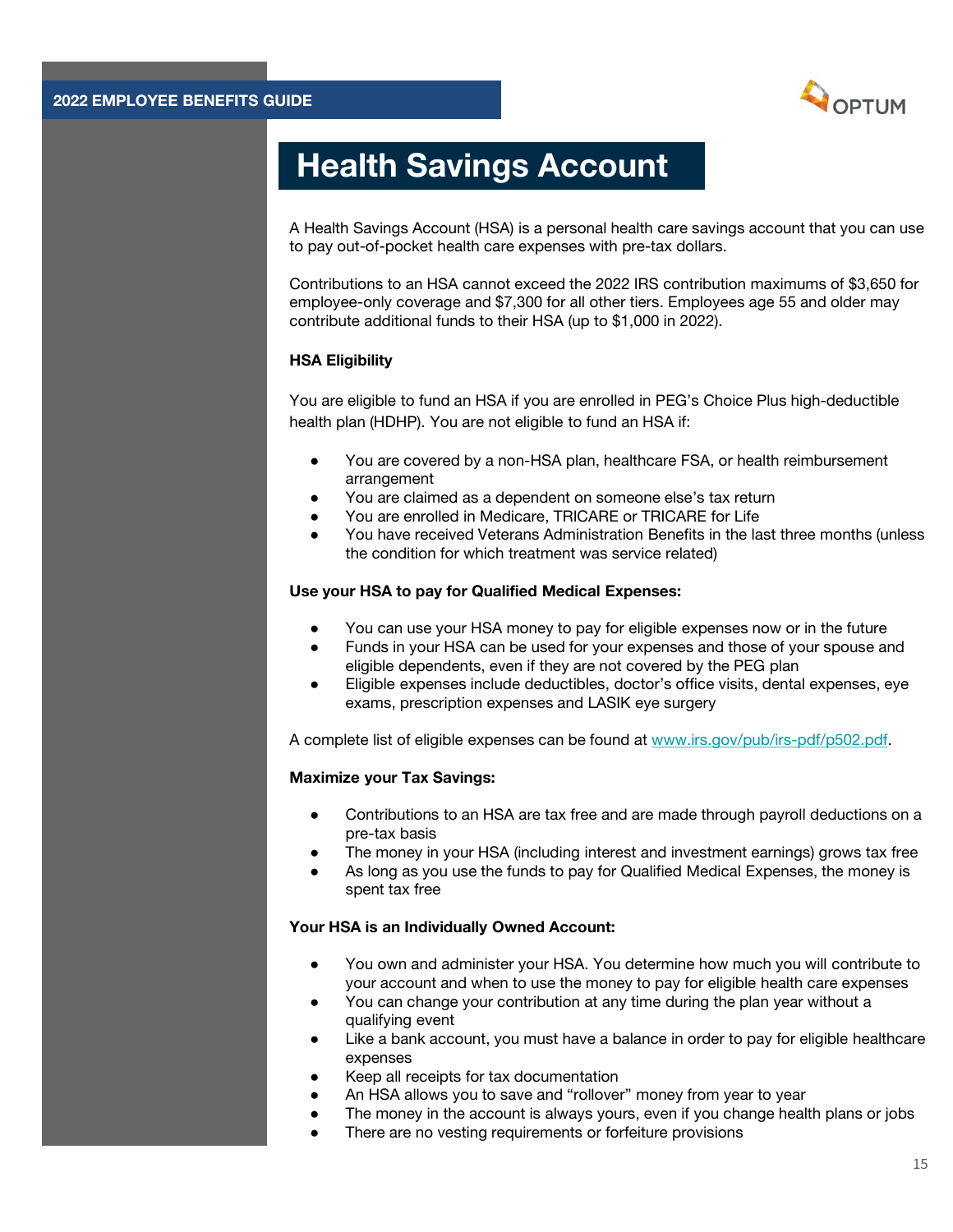Not sure if you need care? Just<br>want advice about what to do **Virtual Care - MDLIVE** want advice about what to do next? Talk to a registered nurse free, 24/7. Call: (855) 673-306

They'll ask a few questions about your symptoms, then help you decide whether to go to urgent care, see your doctor, go to the emergency room, or care for yourself at home. They're here with support and guidance for any nonemergency situation

# 24-Hour Nurseline **Additional Benefits** Formulation of the United States and Tables

**DE**<br> **Additional Benefits**<br>
Virtual Care - MDLIVE<br>
PEG employees enrolled in one of Cigna's medical plans can connect with board-<br>
certified medical providers and licensed therapists online using a phone, tablet, or<br>
Conn PEG employees enrolled in one of Cigna's medical plans can connect with boardcertified medical providers and licensed therapists online using a phone, tablet, or computer: PEG employees enrolled in one of Cigna's medical plans can connect with board-<br>certified medical providers and licensed therapists online using a phone, tablet, or<br>computer:<br>
• Connect 24/7 with board-certified providers f

- Connect 24/7 with board-certified providers for more than 80 minor medical conditions.
- Schedule online appointments with licensed counselors or psychiatrists for behavioral or mental health conditions.
- Schedule an appointment for a virtual wellness screening
- Have a prescription sent directly to your pharmacy, if appropriate

Medical virtual care for minor conditions costs less than ER or urgent care center visits, and may be even less than an in-office Primary Care Provider (PCP) visit.

Connect with virtual care your way.

- Contact your in-network provider or counselor
- Talk to an MDLIVE medical provider on demand or schedule an appointment at www.mycigna.com
- Call MDLIVE 24/7 at 888-726-3171

Call a Cigna One Guide representative during pre-enrollment to get personalized, useful guidance.Your personal guide will help you:

- Easily understand the basics of health coverage
- Identify the types of health plans available to you
- Check if your doctors are in-network to help you avoid unnecessary costs
- Get answers to any other questions you may have about the plans or provider networks available to you

After enrollment, the support continues for Cigna customers. Cigna One Guide service will be there to guide you through the complexities of the health care system, and help you avoid costly missteps. Our goal is a simpler healthcare journey for you and your family. Cigna One Guide service provides personalized assistance to help you:

- Resolve health care issues
- Save time and money
- Get the most out of your plan
- Find hospitals and health care providers in your plan's network
- Get cost estimates and avoid surprise expenses
- Understand your bills

Your personal guide is just a call away. Call 888-806-5094 to speak with a Cigna One Guide representative today.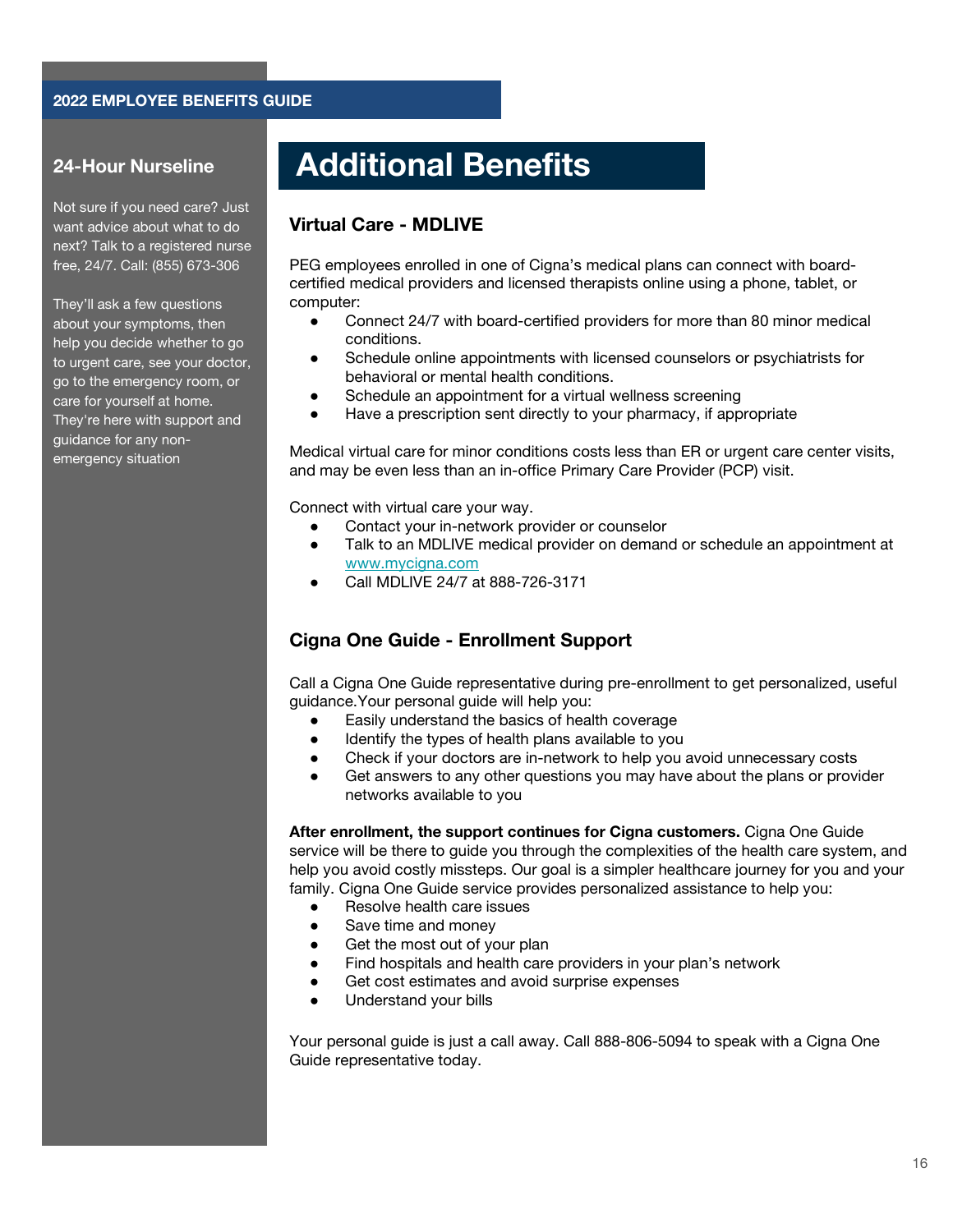## and Confidential.

doctor or trying to predict your can be frustrating and Partnership can help you make

- 
- 
- Medical bills and debt

## Additional Benefits

# 2022 EMPLOYEE BENEFITS GUIDE<br>
WorkLife is always 100% Free<br>
and Confidential.<br>
Whether you're looking for a<br>
doctor or trying to predict your<br>
out-of-pocket costs, health care<br>
con the function and confidential and<br>
overwh Whether you're looking for a<br>doctor or trying to predict your **WorkLife Navigators connect** out-of-pocket costs, health care<br>can be frustrating and<br> **people to thousands of resources** overwhelming. WorkLife and services each year.



good health care decisions for **Whether you're experiencing a stressful situation**, pursuing a goal, or managing yourself and your family. The start of the hard to know where to start or who can help. Plus, there are so many 2022 EMPLOYEE BENEFITS GUIDE<br>
WorkLife is always 100% Free<br>
and Confidential.<br>
Morkler you're obsing for a<br>
WorkLife Navigators conne<br>
eductor or tying to predict your<br>
eductor or tying to predict your<br>
People to thousands Getting care covered **EXECUTE:** community and can help you connect to the right support—no matter your situation. **EXERCISE AND AND AND AN ANDEREM SERVICE SERVENTS GUIDE**<br>
WorkLife is always 100% Free<br>
and Confidential.<br>
Whether youre looking for a<br>
cout-of-pocket costs, health care<br>
can be furstating and<br>
correct costs, health care<br>

**Baby Supplies** Back to School Supplies **Budgeting Guidance Bankruptcy Services** 

#### C

Childcare Search Carpooling Resources Citizenship Services

#### D

Divorce or Family Legal Support **Disability Services** Diapers & Formula Resources

#### E

Elder Care Services/Resources **EAP Referral** Emergency Food Assistance

#### F

**Financial Guidance** Food Pantry Services Free/Reduced Lunch Programs

Health Exchange Enrollment Home Repair Resources & Services

#### 1

Insurance/Benefits Support Internal Conflict Resolution

J Job Training & Education

K Kids Clothing

L Low-Cost Internet Services Legal Resources & Education

#### M

Mental Health Resources Mechanic Referrals Medical Bill Coaching

## N

Nutrition Education

O

Obtaining Transportation Online Education Resources

#### P

Peer Support Groups Parenting Resources Pet Food Assistance

R Retirement Plan Resources

S Student Loan Counseling Stress Management

т Therapist Search Tax Prep Services & Referrals

U Utility Assistance **Upskilling Services** 

v Vehicle Repair Services

W Wellness Coaching Work Supplies & Uniforms

Y Youth Services (Mentoring & Coaching)



Email: navigator@worklifepartnership.org

Phone: 888-219-8993

Go Online: askthenavigator.org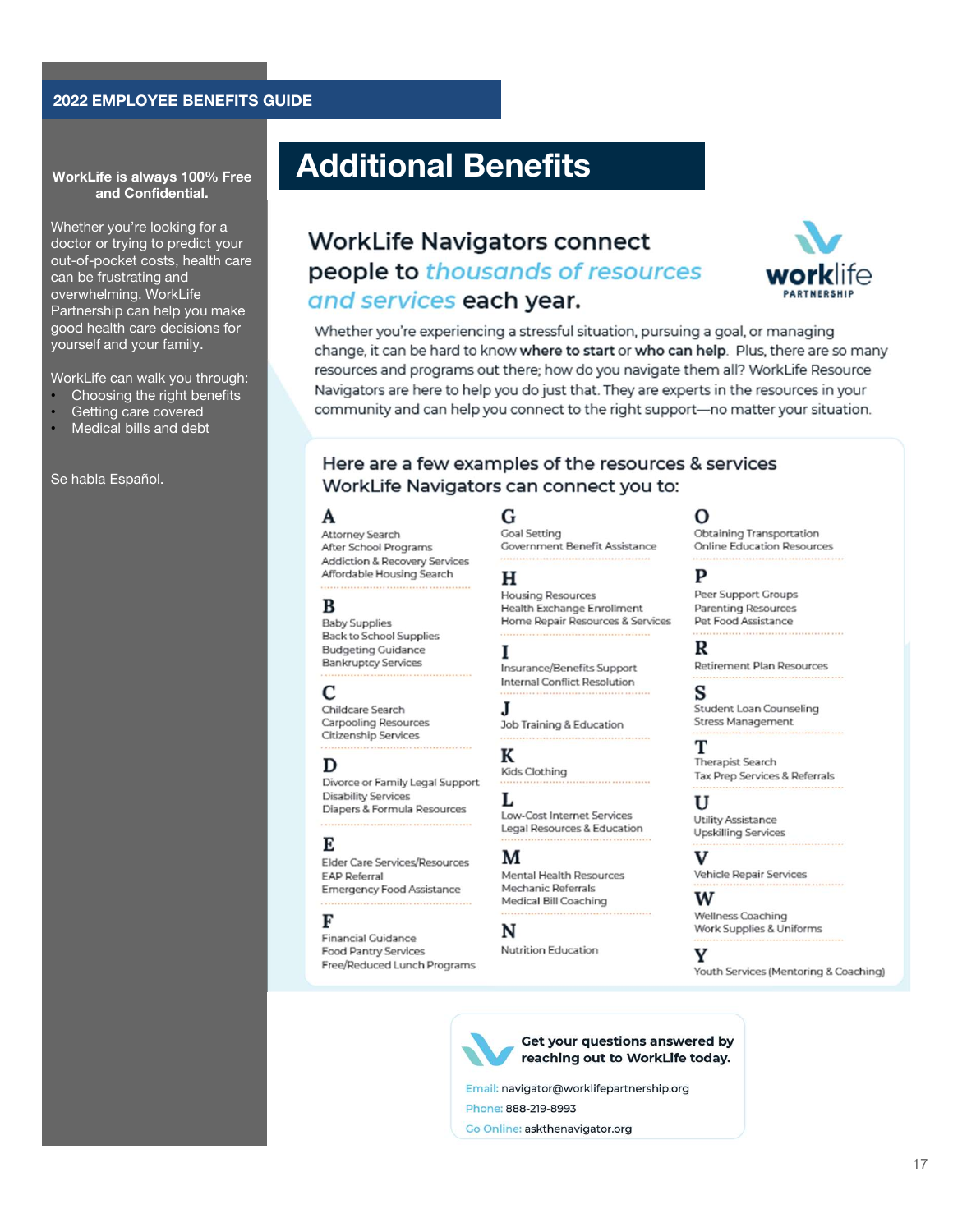monthly medical premium of the OAP Base Plan towards the cost of the employee only premium, which is reflected in the weekly rates included on this page.

The employee is 100% responsible for the cost of adding any dependents to the plan.

Dental, vision and accident plans are 100% voluntary.

# PEG contributes 50% of the **2022 Weekly Rates**

| <b>IDE</b>               |                          |                      |                   |
|--------------------------|--------------------------|----------------------|-------------------|
| 2022 Weekly Rates        |                          |                      |                   |
| <b>Medical</b>           | <b>OAP HDHP</b><br>w/HSA | <b>OAP Base</b>      | <b>OAP Buy-Up</b> |
| <b>Employee Only</b>     | \$41.46                  | \$56.02              | \$72.20           |
| <b>Employee + Spouse</b> | \$133.43                 | \$164.12             | \$198.24          |
| Employee + Child(ren)    | \$102.75                 | \$128.05             | \$156.19          |
| <b>Employee + Family</b> | \$210.05                 | \$254.19             | \$303.26          |
|                          |                          |                      |                   |
| <b>Dental</b>            |                          | Cigna DPPO Advantage |                   |
| <b>Employee Only</b>     |                          |                      | \$9.37            |

| Employee + Child(ren)    | \$102.75 | \$128.05 | \$156.19             |
|--------------------------|----------|----------|----------------------|
| <b>Employee + Family</b> | \$210.05 | \$254.19 | \$303.26             |
| <b>Dental</b>            |          |          | Cigna DPPO Advantage |
| <b>Employee Only</b>     |          |          | \$9.37               |
| <b>Employee + Spouse</b> |          |          | \$18.00              |
| Employee + Child(ren)    |          |          | \$18.99              |
| <b>Employee + Family</b> |          |          | \$31.12              |
| <b>Vision</b>            |          |          | <b>Cigna PPO</b>     |
| <b>Employee Only</b>     |          |          | \$2.10               |
| <b>Employee + Spouse</b> |          | \$3.95   |                      |
|                          |          |          |                      |

| Employee + Child(ren)    | \$18.99                   |
|--------------------------|---------------------------|
| <b>Employee + Family</b> | \$31.12                   |
| <b>Vision</b>            | <b>Cigna PPO</b>          |
| <b>Employee Only</b>     | \$2.10                    |
| <b>Employee + Spouse</b> | \$3.95                    |
| Employee + Child(ren)    | \$3.99                    |
| <b>Employee + Family</b> | \$6.22                    |
| <b>Accident</b>          | Allstate: Off-Job w/ AD&D |
| <b>Employee Only</b>     | \$2.68                    |
| <b>Employee + Spouse</b> | \$6.08                    |
|                          |                           |

| <b>Accident</b>          | Allstate: Off-Job w/ AD&D |    |
|--------------------------|---------------------------|----|
| <b>Employee Only</b>     | \$2.68                    |    |
| <b>Employee + Spouse</b> | \$6.08                    |    |
| Employee + Child(ren)    | \$7.49                    |    |
| <b>Employee + Family</b> | \$9.56                    | 18 |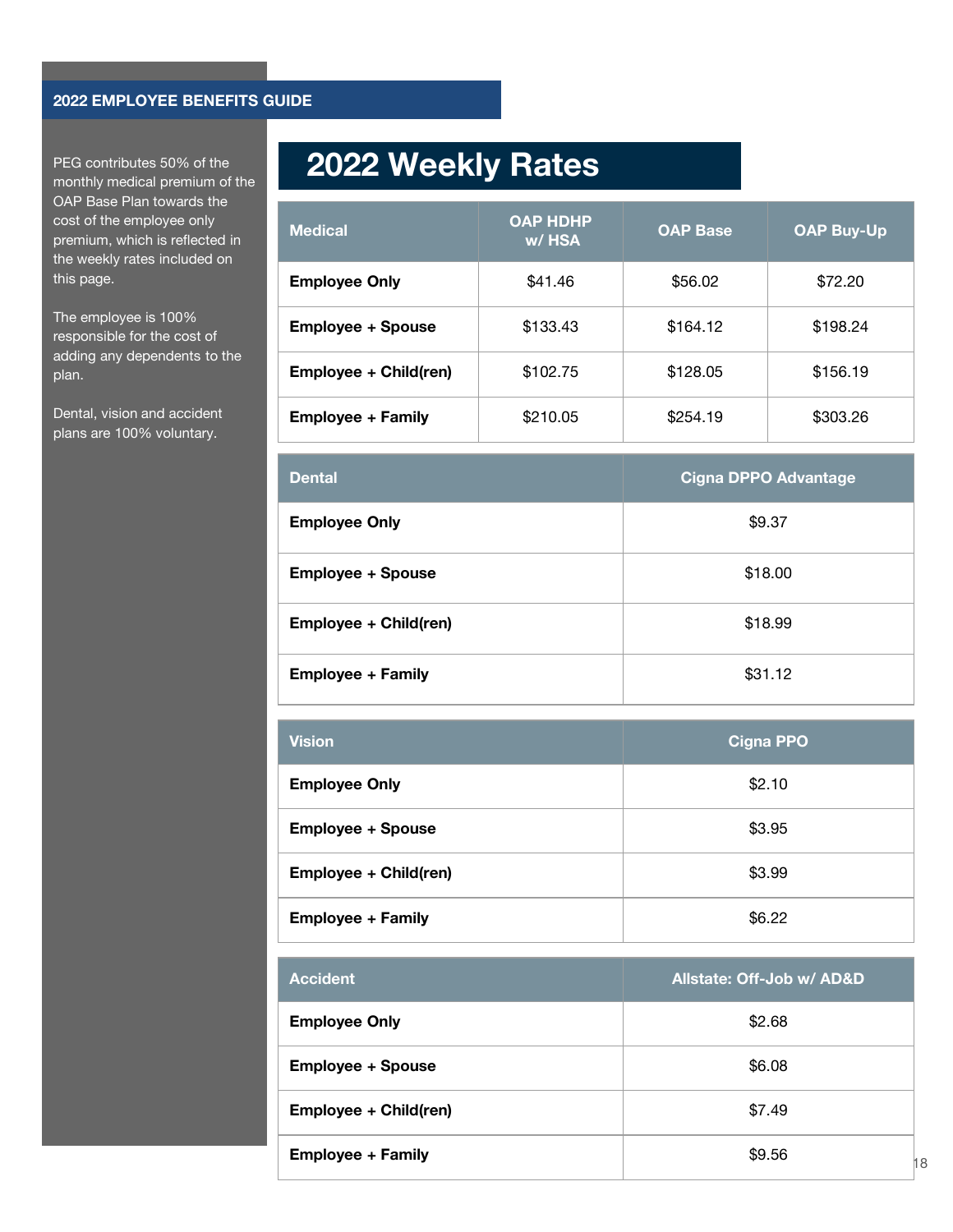#### WOMEN'S HEALTH AND CANCER RIGHTS ACT OF 1998

If you have had or are going to have a mastectomy, you may be entitled to certain benefits under the Women's Health and Cancer Rights Act of 1998 (WHCRA). WHCRA requires group health plans and their insurance companies and HMOs to provide certain benefits for mastectomy patients who elect breast reconstruction. For individuals receiving mastectomy related benefits, coverage will be provided in a manner determined in consultation with the attending physician and the patient, for:

- All stages of reconstruction of the breast on which the
- mastectomy was performed;
- Surgery and reconstruction of the other breast to produce a symmetrical appearance;
- Prostheses; and
- Treatment of physical complications of the mastectomy, including lymphedema.

Breast reconstruction benefits are subject to deductibles and co-insurance limitations that are consistent with those established for other benefits under the plan.

#### NEWBORN AND MOTHERS' HEALTH PROTECTION ACT

Group health plans and health insurance issuers generally may not, under federal law, restrict benefits for any hospital length of stay in connection with childbirth for the mother or newborn child to less than 48 hours following a vaginal delivery, or less than 96 hours following a cesarean section. However, federal law generally does not prohibit the mother's or newborn's attending provider, after consulting with the mother, from discharging the mother or her newborn earlier than 48 hours (or 96 hours as applicable). In any case, plans and issuers may not, under federal law, require that a provider obtain authorization from the plan or issuer for prescribing a length of stay not in excess of 48 hours (or 96 hours if applicable).

#### HEALTH INSURANCE PORTABILITY AND ACCOUNTABILITY ACT (HIPAA)

This group health plan complies with the privacy requirement for Protected Health Information (PHI) under HIPAA. A copy of the Privacy Practices is available from the insurance carriers for medical, dental, and vision insurance.

#### SPECIAL ENROLLMENT RIGHTS

If you are declining enrollment for yourself, or your dependents (including your spouse) in the medical plan because of other medical coverage, you may be able to enroll yourself and/or your dependents in this plan if you or your dependents lose eligibility for that other coverage (or if the employer stops contributing toward your or your dependents' coverage). However, you must request enrollment within 30 days after your previous coverage ends (or after the employer stops contributing toward the other coverage). In addition, if you have a new dependent as a result of marriage, birth, adoption or placement for adoption, you may be able to enroll yourself and your dependents in the medical plan, provided that you request enrollment within 30 days of the marriage, birth, adoption, or placement for adoption.

If you or your dependent lose eligibility for coverage under Medicaid or a State child health plan or if you or your dependent become eligible for State-sponsored premium assistance for the medical plan, you may be able to enroll yourself and/or your dependents in this plan if you request enrollment within 60 days of the date of termination of Medicaid or State child health plan coverage or your eligibility for premium assistance.

#### IMPORTANT NOTICE ABOUT YOUR PRESCRIPTION DRUG COVERAGE AND MEDICARE

If you and your covered dependents are not currently covered by Medicare and will not become covered by Medicare within the next 12 months, this Notice is for informational purposes only. Please read this notice carefully and keep it where you can find it. This notice has information about your current prescription drug coverage with Professional Employment Group of Colorado and about your options under Medicare's prescription drug coverage. This information can help you decide whether or not you want to join a Medicare drug plan. If you are considering joining, you should compare your current coverage,

including which drugs are covered at what cost, with the coverage and costs of the plans offering Medicare prescription drug coverage in your area. Information about where you can get help to make decisions about your prescription drug coverage is at the end of this notice.

There are two important things you need to know about your current coverage and Medicare's prescription drug coverage:

1. Medicare prescription drug coverage became available in 2006 to everyone with Medicare. You can get this coverage if you join a Medicare Prescription Drug Plan or join a Medicare Advantage Plan (like an HMO or PPO) that offers prescription drug coverage. All Medicare drug plans provide at least a standard level of coverage set by Medicare. Some plans may also offer more coverage for a higher monthly premium.

2. Professional Employment Group of Colorado has determined that the prescription drug coverage offered by Professional Employment Group of Colorado. is, on average for all plan participants, expected to pay out as much as standard Medicare prescription drug coverage pays and is therefore considered Creditable Coverage. Because your existing coverage is

Creditable Coverage, you can keep this coverage and not pay a higher premium (a penalty) if you later decide to join a Medicare drug plan.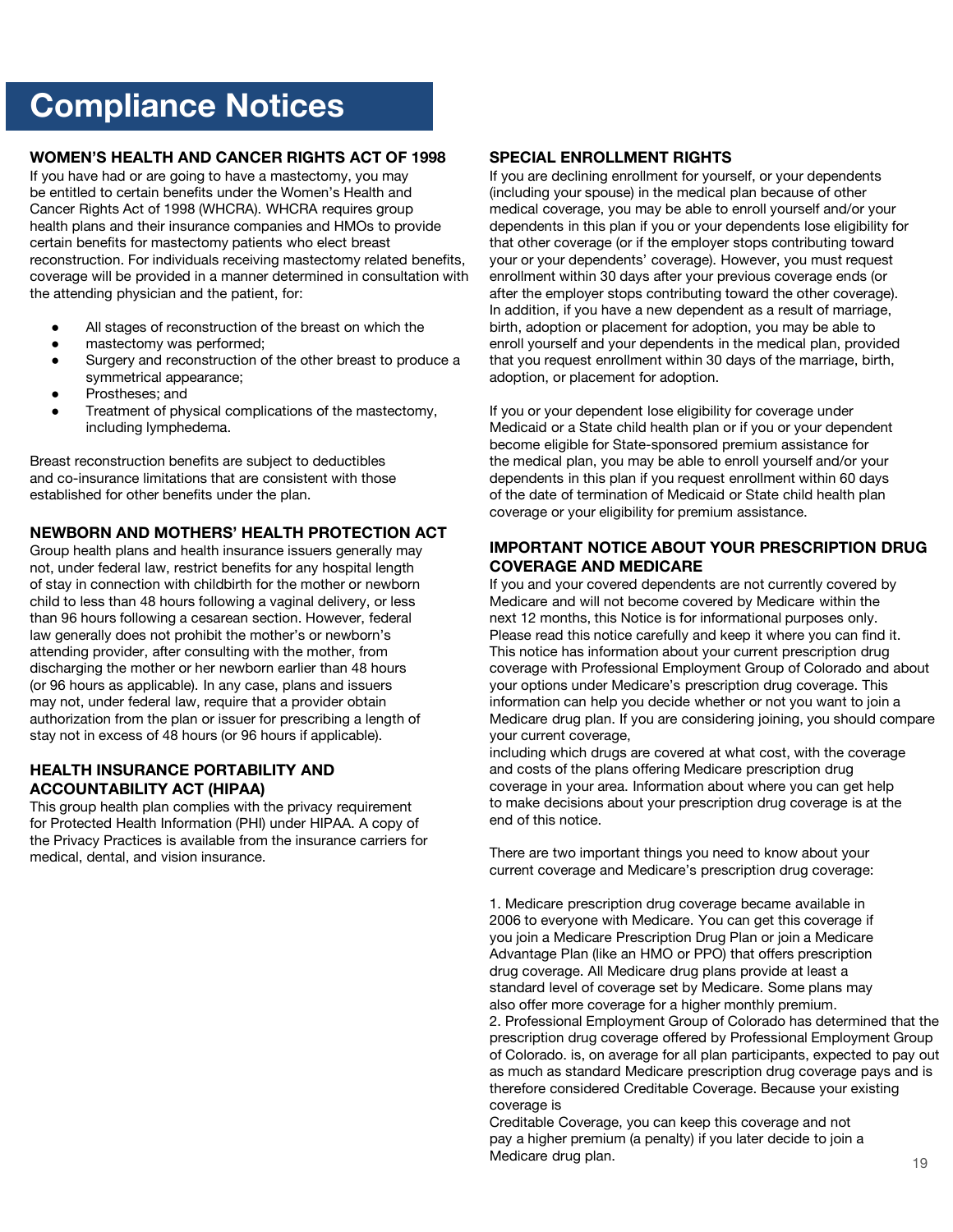## WHEN CAN YOU JOIN A MEDICARE DRUG PLAN?<br>Vou ser is in a Meditary drug plan when we first became slightly and the process of the process of the process

You can join a Medicare drug plan when you first become eligible for Medicare and each year from October 15 through December 7. However, if you lose your current creditable prescription drug coverage, through no fault of your own, you will also be eligible for a two (2) month Special Enrollment Period (SEP) to join a Medicare drug plan.

#### WHAT HAPPENS TO YOUR CURRENT COVERAGE IF YOU DECIDE TO JOIN A MEDICARE DRUG PLAN?

If you decide to join a Medicare drug plan, your current coverage with Professional Employment Group of Colorado will not be affected. You can keep this coverage if you join a Medicare drug plan and this plan will coordinate with your Medicare drug coverage. Your current coverage pays for other health expenses in addition to prescription drugs. If you enroll in a Medicare prescription drug plan, you and your eligible dependents will still be eligible to receive all of your current health and prescription drug benefits.

If you do decide to join a Medicare drug plan and drop your medical and prescription drug coverage through Professional Employment Group of Colorado, be aware that you and your dependents will not be able to get this coverage back until the next open enrollment period.

When Will You Pay A Higher Premium (Penalty) To Join A Medicare Drug Plan? You should also know that if you drop or lose your current coverage with Professional Employment Group of Colorado. and don't join a Medicare drug plan within 63 continuous days after your current coverage ends, you may pay a higher premium (a penalty) to join a Medicare drug plan later.

If you go 63 continuous days or longer without creditable prescription drug coverage, your monthly premium may go up by at least 1% of the Medicare base beneficiary premium per month for every month that you did not have that coverage. For example, if you go nineteen months without creditable coverage, your premium may consistently be at least 19% higher than the Medicare base beneficiary premium. You may have to pay this higher premium (a penalty) as long as you have Medicare prescription drug coverage. In addition, you may have to wait until the following October to join.

#### FOR MORE INFORMATION ABOUT THIS NOTICE OR YOUR CURRENT PRESCRIPTION DRUG COVERAGE…

Contact the person listed on this notice for further information. NOTE: You'll get this notice each year. You will also get it before the next period you can join a Medicare drug plan, and if this coverage through Professional Employment Group of Colorado. changes. You also may request a copy of this notice at any time

#### FOR MORE INFORMATION ABOUT YOUR OPTIONS UNDER MEDICARE PRESCRIPTION DRUG COVERAGE…

More detailed information about Medicare plans that offer prescription drug coverage is in the "Medicare & You" handbook. You'll get a copy of the handbook in the mail every year from Medicare. You may also be contacted directly by Medicare drug plans. For more information about Medicare prescription drug Coverage:

- Visit www.medicare.gov
- Call your State Health Insurance Assistance Program (see the inside back cover of your copy of the "Medicare & You" handbook for their telephone number) for personalized help
- Call 1-800-MEDICARE (1-800-633-4227). TTY users should
- call 1-877-486-2048.

If you have limited income and resources, extra help paying for Medicare prescription drug coverage is available. For information about this extra help, visit Social Security on the web at www.socialsecurity.gov, or call them at 1-800-772-1213 (TTY 1-800-325-0778).

Date:

|                      | January 1, 2022               |  |  |  |  |  |
|----------------------|-------------------------------|--|--|--|--|--|
| Sender:              | Professional Employment Group |  |  |  |  |  |
| Contact:             |                               |  |  |  |  |  |
|                      | Attn: Human Resources         |  |  |  |  |  |
| Address:             | 7000 E                        |  |  |  |  |  |
| <b>Belleview Ave</b> |                               |  |  |  |  |  |
|                      | Greenwood Village, CO 80111   |  |  |  |  |  |
| Phone:               |                               |  |  |  |  |  |
|                      | 720-409-4965                  |  |  |  |  |  |
|                      |                               |  |  |  |  |  |

Remember: Keep this notice. If you decide to join one of the Medicare drug plans, you may be required to provide a copy of this notice when you join to show whether or not you have maintained creditable coverage and, therefore, whether or not you are required to pay a higher premium (a penalty).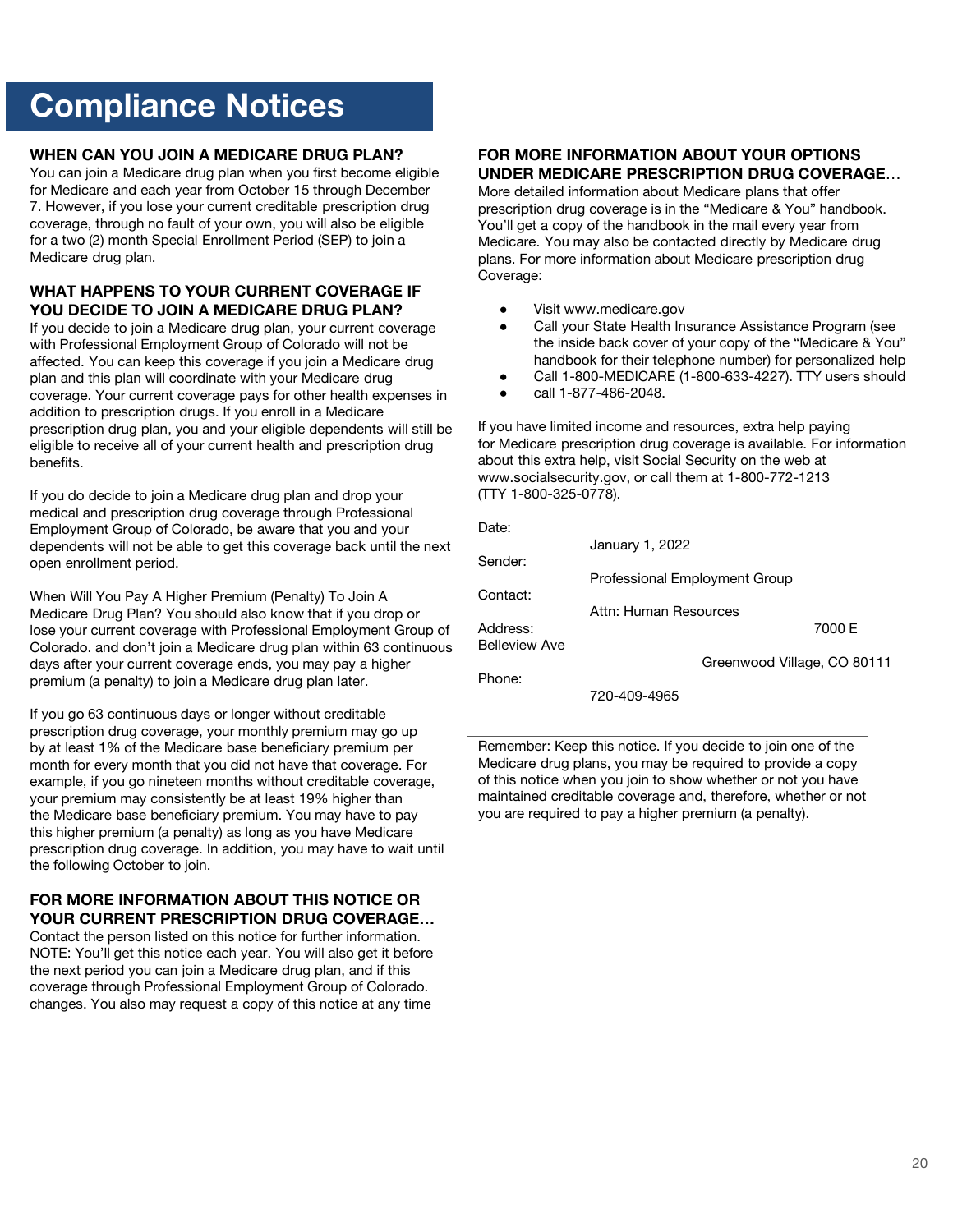## NOTICE OF COBRA CONTINUATION COVERAGE RIGHTS INTRODUCTION<br>Vou era seccións this police because usu bous secondu because

You are receiving this notice because you have recently become covered under the a group health plan (the Plan). This notice contains important information about your right to COBRA continuation coverage, which is a temporary extension of coverage under the Plan. This notice generally explains COBRA continuation coverage, when it may become available to you and your family, and what you need to do to protect the right to receive it. When you become eligible for COBRA, you may also become eligible for

other coverage options that may cost less than COBRA continuation coverage.

The right to COBRA continuation coverage was created by a<br>foderal law the Concelidated Omnibus Purlet Peacesiliation 0st federal law, the Consolidated Omnibus Budget Reconciliation Act of 1985 (COBRA). COBRA continuation coverage can become available to you when you would otherwise lose your group health coverage. It can also become available to other members of your family who are covered under the Plan when they would otherwise lose their group health coverage. For additional information about your rights and obligations under the Plan and under federal law, you should review the Plan's Summary Plan Description or contact

the Plan Administrator.

You may have other options available to you when you lose group health coverage. For example, you may be eligible to buy an individual plan through the Health Insurance Marketplace. By enrolling in coverage through the Marketplace, you may qualify for lower costs on your monthly premiums and lower out-of-pocket costs. Additionally, you may qualify for a 30-day special enrollment period for another group health plan for which you are eligible (such as a spouse's plan), even if that plan generally doesn't accept late enrollees.

#### WHAT IS COBRA CONTINUATION COVERAGE?

COBRA continuation coverage is a continuation of Plan coverage when coverage would otherwise end because of a life event known as a "qualifying event." Specific qualifying events are listed later in this notice. After a qualifying event, COBRA continuation coverage must be offered to each person who is a "qualified beneficiary." You, your spouse, and your dependent children could become qualified beneficiaries if coverage under the Plan is lost because of the qualifying event. Under the Plan, qualified beneficiaries who elect COBRA continuation coverage must pay for COBRA continuation coverage.

#### WHAT IS A QUALIFYING EVENT?

If you are an employee, you will become a qualified beneficiary if you lose your coverage under the Plan because any of the following qualifying events happens:

- Your hours of employment are reduced;
- Your employment ends for any reason other than your gross misconduct; or
- You retire.

If you are the spouse of an employee, you will become a qualified beneficiary if you lose your coverage under the Plan because any of the following qualifying events happens:

- Your spouse dies;
- Your spouse's hours of employment are reduced;
- Your spouse's employment ends for any reason other than his or her gross misconduct;
- Your spouse becomes entitled to Medicare benefits (under Part A, Part B, or both); or
- You become divorced or legally separated from your spouse.

Your dependent children will become qualified beneficiaries if they lose coverage under the Plan because any of the following qualifying events happens:

- The parent-employee dies;
- The parent-employee's hours of employment are reduced;
- The parent-employee's employment ends for any reason other than his or her gross misconduct;
- The parent-employee becomes entitled to Medicare benefits (Part A, Part B, or both);
- The parents become divorced or legally separated; or
- The child stops being eligible for coverage under the plan as a"dependent child."

#### WHEN IS COBRA COVERAGE AVAILABLE?

The Plan will offer COBRA continuation coverage to qualified beneficiaries only after the Plan Administrator has been notified that a qualifying event has occurred. When the qualifying event is the end of employment or reduction of hours of employment, death of the employee, or the employee's becoming entitled to Medicare benefits (under Part A, Part B, or both), the employer must notify the Plan Administrator of the qualifying event.

#### YOU MUST GIVE NOTICE OF SOME QUALIFYING EVENTS

For the other qualifying events (divorce or legal separation of the employee and spouse or a dependent child's losing eligibility for coverage as a dependent child), you must notify the Plan Administrator within 60 days after the qualifying event occurs or the date on which health coverage would end under the Plan because of this event. If the employee eliminates the coverage of his or her spouse and/or dependents in anticipation of a divorce or legal separation, the spouse and/or dependents may still elect COBRA after the divorce or legal separation if the Plan Administrator is notified within 60 days of the divorce or legal separation. COBRA is not available for the period between the elimination of coverage and the divorce or legal separation. You must provide this notice in writing to the Plan Administrator. You may be asked to supply supporting documentation. If you fail to provide timely notice, you will lose all rights to COBRA continuation coverage under the Plan.

#### HOW IS COBRA COVERAGE PROVIDED?

Once the Plan Administrator receives notice that a qualifying event has occurred, COBRA continuation coverage will be offered to each of the qualified beneficiaries. The Plan Administrator will send you a COBRA election form. You may elect to continue your medical, dental, and visiont benefit coverage or, alternatively, only one or more of your health coverages. Each qualified beneficiary will have an independent right to elect COBRA continuation coverage. Covered employees may elect COBRA continuation coverage on behalf of their spouses, and parents may elect COBRA continuation coverage on behalf of their children.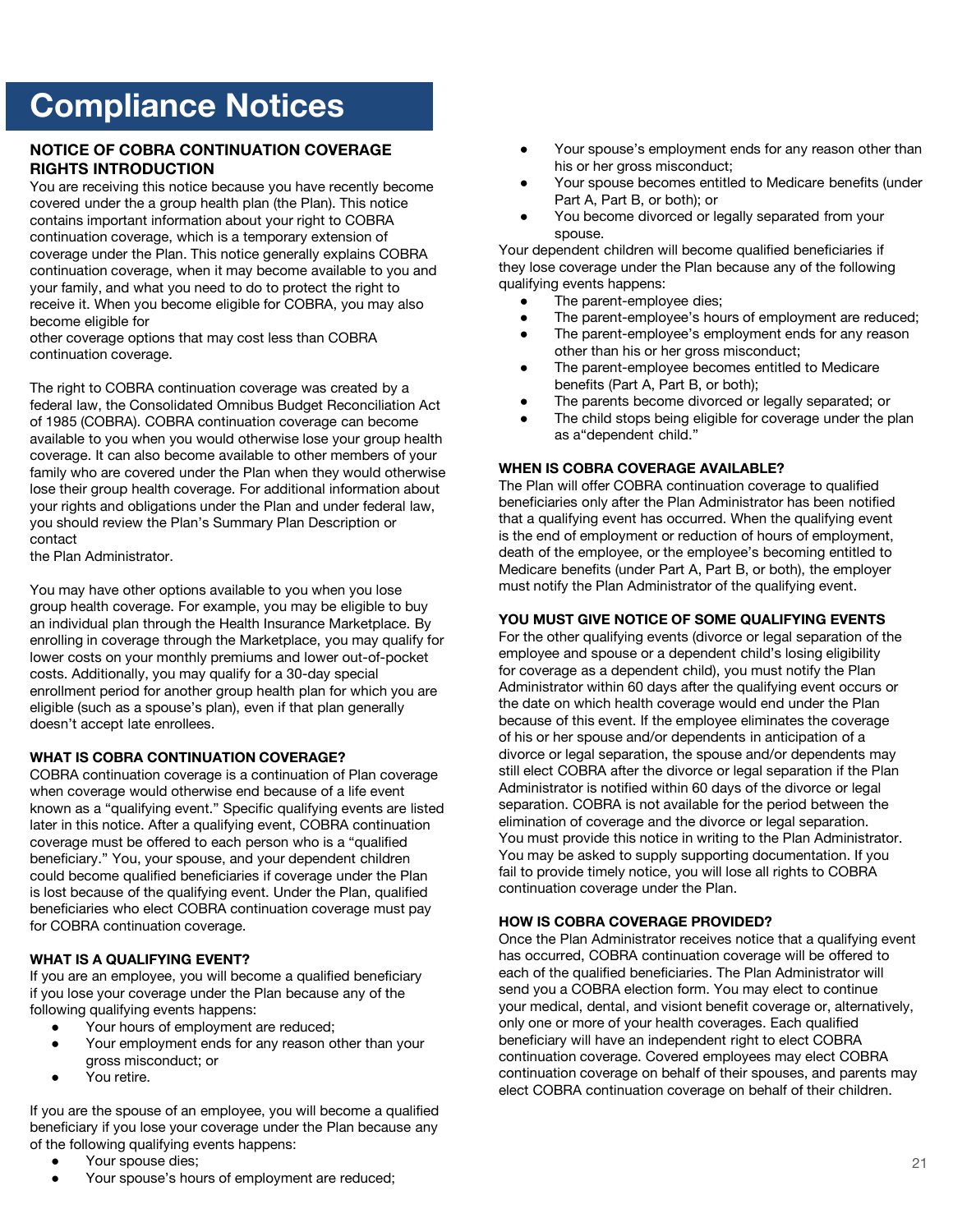In order to elect COBRA continuation coverage, you must return the COBRA election form to the Plan Administrator within 60 days from the later of: (a) the date of the qualifying event; (b) the date notice of the right to continue health coverage is sent; or (c) the date group health coverage would otherwise cease. If you fail to meet this deadline, your right to COBRA continuation coverage will be lost.

You do not have to show that you are insurable to elect COBRA continuation coverage. However, COBRA continuation coverage is provided subject to your eligibility for that coverage; the Plan Administrator determines that you are ineligible. This cancellation right applies even if the Plan Administrator previously accepted one or more of your COBRA premium payments.

#### HOW LONG DOES COBRA COVERAGE LAST?

COBRA continuation coverage is a temporary continuation of coverage. When the qualifying event is the death of the employee, the employee's becoming entitled to Medicare benefits (under Part A, Part B, or both), your divorce or legal separation, or a dependent child's losing eligibility as a dependent child, COBRA continuation coverage lasts for up to a total of 36 months. When the qualifying event is the end of employment or reduction of the employee's hours of employment, and the employee became entitled to Medicare benefits less than 18 months before the qualifying event, COBRA continuation coverage for qualified beneficiaries other than the employee lasts until 36 months after the date of Medicare entitlement. For example, if a covered employee becomes entitled to Medicare 8 months before the date on which his employment terminates, COBRA continuation coverage for his spouse and children can last up to 36 months after the date of Medicare entitlement, which is equal to 28 months after the date of the qualifying event (36 months minus 8 months). Otherwise, when the qualifying event is the end of employment or reduction of the employee's hours of employment, COBRA continuation coverage generally lasts for only up to a total of 18 months. When the employee is on a leave of absence for United States military service, COBRA continuation coverage lasts for up to a total of 24 months. There are two ways in which this 18-month period of COBRA continuation coverage can be extended.

#### DISABILITY EXTENSION OF 18-MONTH PERIOD OF CONTINUATION COVERAGE

If you or anyone in your family covered under the Plan is determined by the Social Security Administration to be disabled and you notify the Plan Administrator in a timely fashion, you and your entire family may be entitled to receive up to an additional 11 months of COBRA continuation coverage, for a total maximum of 29 months. The disability would have to have started at some time before the 60th day of COBRA continuation coverage and must last at least until the end of the 18-month period of continuation Coverage.

You must send notice (including proof of the Social Security determination) to the Plan Administrator within 60 days after you receive the determination (or, if the determination was received before the qualifying event, within the first 60 days of COBRA continuation), but no later than the end of the 18-month period. If you fail to provide timely notice, the right to the extension will be lost. If the qualified beneficiary is determined by the Social Security Administration to no longer be disabled, you must notify the Plan Administrator of that fact within 30 days after the Social Security Administration's determination. The disability extension ends after the Social Security Administration determines that the qualified beneficiary is no longer disabled.

#### SECOND QUALIFYING EVENT EXTENSION OF 18-MONTH PERIOD OF CONTINUATION COVERAGE

If your family experiences another qualifying event while receiving 18 months of COBRA continuation coverage, the spouse and dependent children in your family can get up to 18 additional months of COBRA continuation coverage, for a maximum of 36 months, if notice of the second qualifying event is properly given to the Plan. This extension may be available to the spouse and any dependent children receiving continuation coverage if the employee or former employee dies, becomes entitled to Medicare benefits (under Part A, Part B, or both), or gets divorced or legally separated, or if the dependent child stops being eligible under the Plan as a dependent child, but only if the event would have caused the spouse or dependent child to lose coverage under the Plan had the first qualifying event not occurred. You must notify the Plan Administrator of the second qualifying event within 60 days of the second qualifying event. If you fail to provide timely notice, the right to the extension will be lost.

#### ARE THERE OTHER COVERAGE OPTIONS BESIDES COBRA CONTINUATION COVERAGE?

Yes. Instead of enrolling in COBRA continuation coverage, there may be other coverage options for you and your family through the Health Insurance Marketplace, Medicaid, or other group health plan coverage options (such as a spouse's plan) through what is called a "special enrollment period." Some of these options may cost less than COBRA continuation coverage. You can learn more about many of these options at www.healthcare.gov.

#### EARLIER TERMINATION OF COBRA COVERAGE

COBRA continuation coverage will be terminated before the end of the maximum period if any required premium is not paid by the deadline, a qualified beneficiary becomes covered, after electing continuation coverage, under another group health plan that does not impose any pre-existing condition exclusion for a pre-existing condition of the qualified beneficiary, a qualified beneficiary becomes entitled to Medicare benefits (under Part A, Part B, or both) after electing continuation coverage, or the Employer ceases to provide any group health plan for its employees.

#### HOW MUCH DOES COBRA COVERAGE COST?

A qualified beneficiary is required to pay the cost of continuation coverage. The amount a qualified beneficiary is required to pay is 102% (or, in the case of an extension of continuation coverage due to a disability, 150%) of the cost to the group health plan (including both Employer and employee contributions) for coverage of a similarly situated plan participant or beneficiary who is not receiving continuation coverage.

#### IF YOU HAVE QUESTIONS

Questions concerning your Plan or your COBRA continuation coverage rights should be addressed to the contact identified below.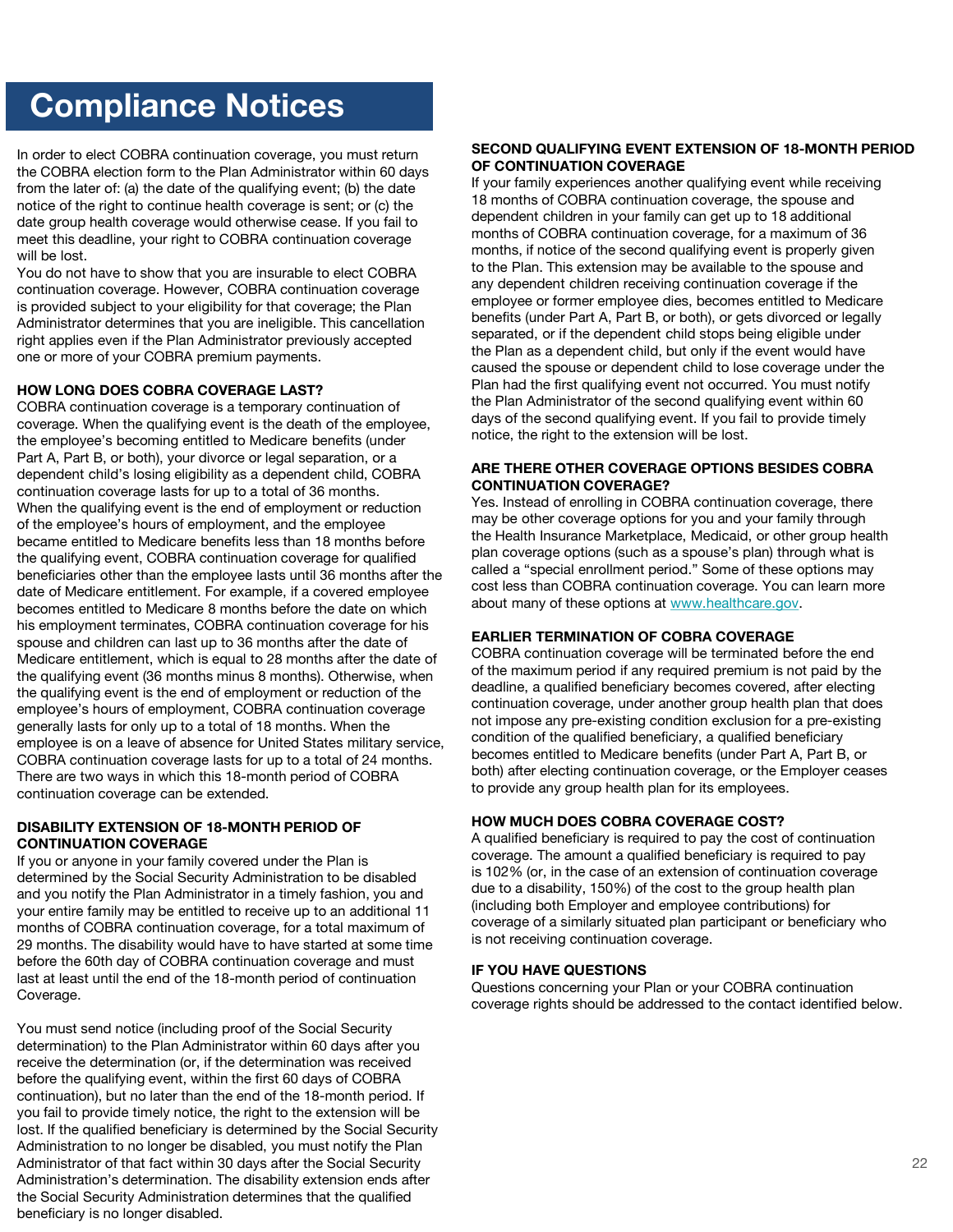For more information about your rights under ERISA, including COBRA, the Patient Protection and Affordable Care Act, the Health Insurance Portability and Accountability Act (HIPAA), and other laws affecting group health plans, contact the nearest Regional or District Office of the U.S. Department of Labor's Employee Benefits Security Administration (EBSA) in your area or visit the EBSA website at www.dol.gov/ebsa. (Addresses and phone numbers of Regional and District EBSA Offices are available through EBSA's website.) For more information about the Marketplace, visit www.HealthCare.gov.

#### KEEP YOUR PLAN INFORMED OF ADDRESS CHANGES

the rules that apply to active employees. You should also keep **the example of the Plan**<br>a copy, for your records, of any notices you send to the Plan **the plan** the and the plan trunning our health In order to protect your family's rights, you should keep the Plan Administrator informed of any changes in the addresses of family members and/or any new Dependents. You may add a newborn or adopted child to your COBRA continuation coverage under the rules that apply to active employees. You should also keep  $\bullet$ Administrator.

#### PLAN CONTACT INFORMATION

All notices to the Plan Administrator must be in writing and be addressed to:

Professional Employment Group of Colorado 7000 E Belleview Ave, Greenwood Village, CO 80111 720-409-4965

#### NOTICE OF PRIVACY PRACTICES THIS NOTICE DESCRIBES HOW MEDICAL INFORMATION ABOUT YOU MAY BE USED AND DISCLOSED AND HOW YOU CAN GET ACCESS TO THIS INFORMATION. PLEASE REVIEW IT CAREFULLY

The Health Insurance Portability & Accountability Act of 1996 ("HIPAA") is a federal program that requires that all medical records and other individually identifiable health information used or disclosed by us in any form, whether electronically, on paper, or orally, be kept properly confidential. This Act gives you significant rights to understand and control how your health information is used. HIPAA provides penalties for covered entities that misuse personal health information.

This Notice of Privacy Practices (the "Notice") describes the legal obligations of the Professional Employment Group of Colorado Plan (the "Plan"), which is a covered entity, and your legal rights regarding your protected health information ("PHI") held by the Plan. This Notice was prepared in accordance with HIPAA and the Health Information Technology for Economic and Clinical Health Act ("HITECH Act") and their implementing regulations.

We may use and disclose your PHI for the following purposes:

#### REQUIRED PHI USES AND DISCLOSURES

Upon your request, the Plan is required to give you access to certain PHI in order, for example, to inspect and copy it. Use and disclosure of your PHI may also be required by the Secretary of the Department of Health and Human Services to investigate or determine the Plan's compliance with HIPAA, the HITECH Act, and their implementing regulations.

#### USE AND DISCLOSURE TO CARRY OUT TREATMENT, PAYMENT, AND HEALTH CARE OPERATIONS

The Plan and its business employees will use PHI without your consent, authorization or opportunity to agree or object to carry out treatment, payment, and health care operations. The Plan may also disclose PHI to the Plan Sponsor, Professional Employment Group of Colorado, for purposes related to treatment, payment, and health care

operations. The Plan Sponsor has amended its plan documents to protect your PHI as required by federal law.

- Treatment means providing, coordinating, or managing health care and related services by one or more health care providers. An example of this would include case management.
- Payment means activities such as obtaining reimbursement for services, confirming coverage, billing or collection activities, and utilization review. An example of this would be adjudicating a claim and reimbursing a provider for an office visit.
- Health care operations include the business aspects of running our health plan, such as conducting quality assessment and improvement activities, auditing functions, cost-management analysis, and premium rating. An example would be an internal quality assessment review.

#### USES AND DISCLOSURES THAT REQUIRE THAT YOU BE GIVEN AN OPPORTUNITY TO AGREE OR DISAGREE PRIOR TO THE USE OR RELEASE

Disclosure of your PHI to family members, other relatives, your close personal friends, and anyone else you select is allowed if: » the information is directly relevant to the family or friend's involvement with your care or payment for that care; and

» you have either agreed to the disclosure or have been given an opportunity to object and have not objected.

The Plan also may disclose your information to an entity assisting in a disaster relief effort so that your family can be notified about your condition, status, and location.

If you are not present or able to agree to these disclosures of your PHI, then, using its professional judgment, the Plan may determine whether the disclosure is in your best interest.

#### USES AND DISCLOSURES FOR WHICH CONSENT, AUTHORIZATION, OR OPPORTUNITY TO OBJECT IS NOT REQUIRED

Use and disclosure of your PHI is allowed without your consent, authorization or opportunity to object under the following circumstances:

- When required by law and the use or disclosure complies with and is limited to the relevant requirements of such law.
- When permitted for purposes of public health activities, including (but not limited to) disclosures to public health or governmental entities authorized by law to collect or receive information for the purpose of preventing or controlling disease; disclosures to public health authorities or governmental agencies authorized by law to receive reports of child abuse or neglect; disclosures to persons subject to the Food and Drug Administration oversight, to report adverse events or product defects; and to facilitate product recalls.
- **2**33 ● When authorized by law to report information about abuse, neglect, or domestic violence to public authorities if there exists a reasonable belief that you may be a victing of abuse, neglect, or domestic violence. In such case, the Plan will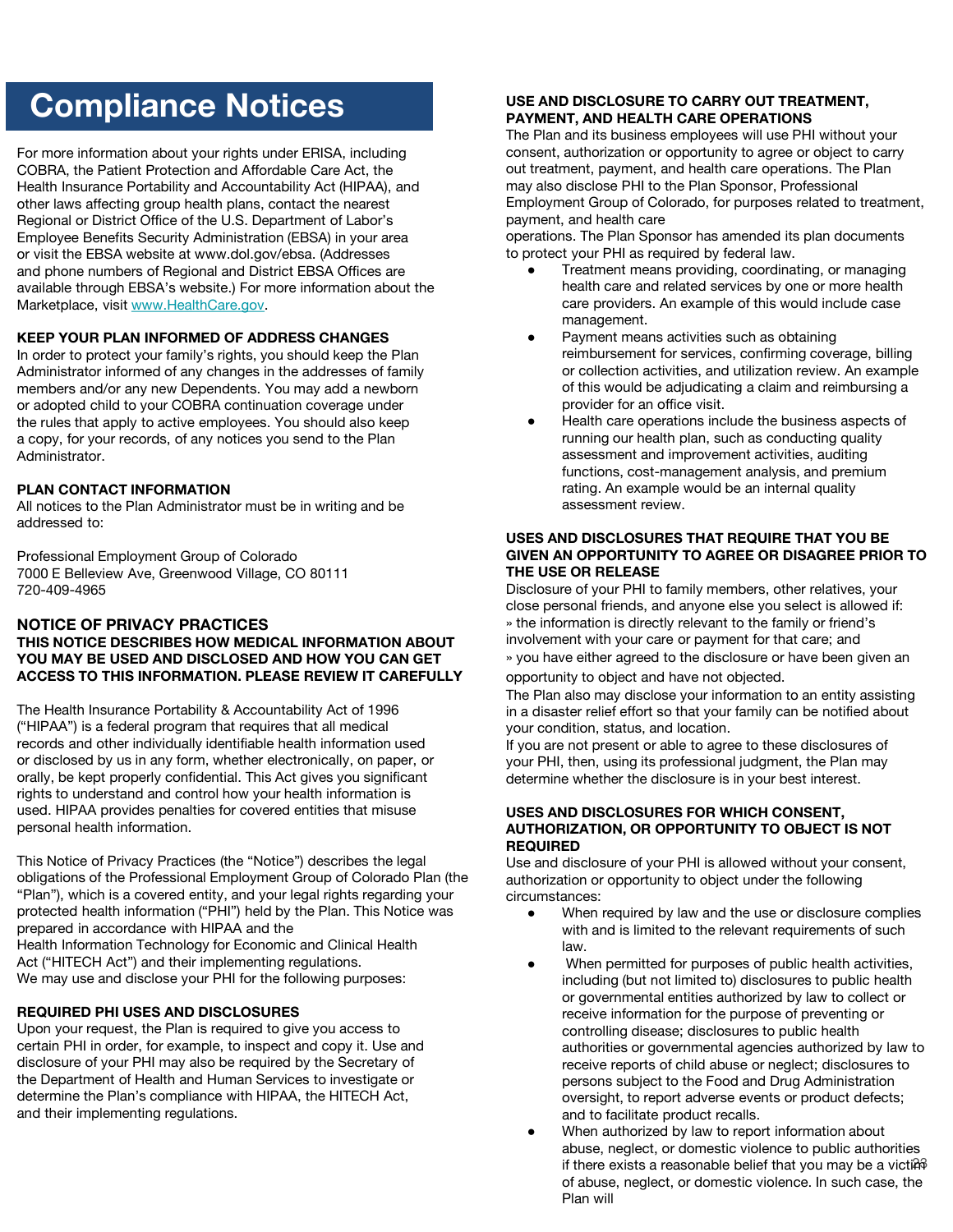promptly inform you that such a disclosure has been or will be made unless the Plan believes that such disclosure could place you at risk of serious harm or is not in your best interests. For the purpose of reporting child abuse or neglect, it is not necessary to inform the minor that such a disclosure has been or will be made. Disclosure may generally be made to the minor's parents or other representatives although there may be circumstances under federal or state law when the parents or other representatives may not be given access to the minor's PHI.

- The Plan may disclose your PHI to a public health oversight agency for oversight activities authorized by law. This includes (but is not limited to) uses or disclosures in civil, administrative, or criminal investigations, proceedings, or actions; audits; inspections; licensure or disciplinary actions (for example, to investigate complaints against providers); and other activities necessary for appropriate oversight of the health care system, compliance with civil rights laws, or government benefit programs (for example, to investigate Medicare or Medicaid fraud).
- The Plan may disclose your PHI when required for judicial or administrative proceedings. For example, your PHI may be disclosed in response to a subpoena, discovery request, or court order provided certain conditions are met.
- When required for law enforcement purposes under certain circumstances. For instance, this permitted use or disclosure could include (but is not limited to) reporting certain types of wounds or suspicious conditions surrounding a death; disclosures pursuant to legal process; disclosures for the purpose of identifying or locating a suspect, fugitive, material witness, or missing person; and/or disclosures relating to individuals suspected to be a victim of crime under certain circumstances.
- When required to be given to a coroner or medical examiner for the purpose of identifying a deceased person, determining a cause of death or other duties as authorized by law. Also, disclosure is permitted to funeral directors, consistent with applicable law, as necessary to carry out their duties with respect to the decedent. Further, the Plan may disclose PHI to organizations that handle organ, eye, or tissue donation and transplantation.
- The Plan may use or disclose PHI for research purposes, subject to certain conditions.
- Consistent with applicable law and standards of ethical conduct the Plan, in good faith, believes the use or disclosure is necessary to prevent or lessen a serious and imminent threat to the health or safety of a person or the public. The Plan may use or disclose PHI to a person reasonably able to prevent or lessen the threat, including the target of the threat. Similarly, under certain circumstances, the Plan may use or disclose PHI if, in good faith, the Plan believes it is necessary for law enforcement authorities to identify or apprehend an individual.
- Under certain conditions, the Plan may disclose your PHI if you are, or were, Armed Forces personnel for activities deemed necessary by appropriate military command authorities. If you are a member of foreign military service, the Plan may disclose, in certain circumstances, your information to the foreign military authority. The Plan also may disclose your PHI to authorized federal officials for conducting national security and intelligence activities, and for the protection of the President, other authorized persons, or heads of state.
- If you are an inmate of a correctional institution, the Plan may disclose your PHI to the correctional institution or to a law enforcement official for (1) the institution to provide health care to you; (2) your health and safety and the health and safety of others; or (3) the safety and security of the correctional institution.
- When authorized by and to the extent necessary to comply with workers' compensation or other similar programs established by law.
- We will not use or disclose your genetic information for underwriting purposes.
- We may use and disclose your PHI to provide appointment reminders or send you information about treatment alternatives or other health-related benefits and services that might be of interest to you.
- We may contract with individuals or entities known as Business Employees to perform various functions on our behalf or to provide certain types of services. In order to perform these functions or to provide these services, Business Employees will receive, create, maintain, transmit, use, and/or disclose your PHI, but only after they agree in writing with us to implement appropriate safeguards regarding your PHI. For example, we may disclose your PHI to a Business Employee to process your claims for Plan benefits or to provide support services, such as utilization management, pharmacy benefit management, or subrogation, but only after the Business Employee enters into a Business Employee contract with us.
- We may also create and distribute de-identified health information by removing all references to individually identifiable Information.

#### USES AND DISCLOSURES FOR WHICH AN AUTHORIZATION IS REQUIRED

The following uses and disclosures will be made only with your authorization: (1) most uses and disclosures of psychotherapy notes, (2) uses and disclosures of PHI for marketing purposes, (3) disclosures that constitute a sale of PHI, and (4) other uses and disclosures not described in this Notice. You may revoke such authorization in writing, and we are required to honor and abide by that written request, except to the extent that we have already taken actions relying on your authorization.

#### YOUR RIGHTS

• Right to Request Restrictions. The right to request restrictions on certain uses and disclosures of PHI about you, including those related to uses and disclosures to carry out treatment, payment, or health care operations, and disclosures to family members, other relatives, close personal friends, or any other person identified by you. We are not, however, required to agree to a requested restriction, unless the request is made to restrict disclosure to the insurer for purposes of carrying out payment or health care operations (and is not for purposes of carrying out treatment), and the PHI pertains solely to a health care item or service for which you have paid out of pocket in full. If we do agree to a restriction, we must abide by it unless you agree in writing to remove it, the information is needed to provide emergency treatment to you, or the Plan has terminated its agreement to your request.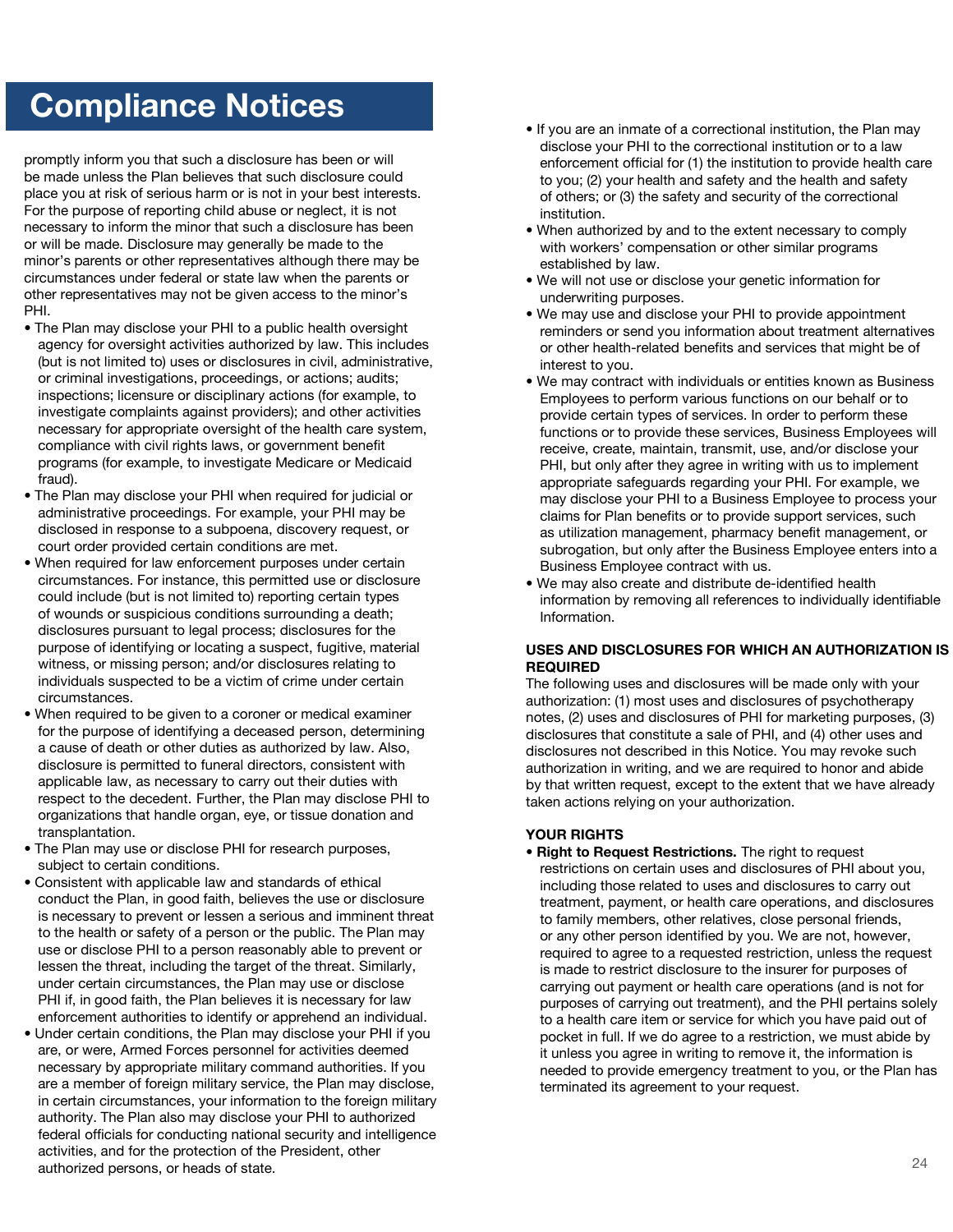• Right to Request Confidential Communications. If

you believe that a disclosure of all or part of your PHI may endanger you, you may request that the Plan communicate with you regarding your information in an alternative manner or at an alternative location. For example, you may ask that the Plan only contact you at your work address. The Plan will accommodate reasonable requests to receive communications of PHI by alternative means or at alternative locations. Once the Plan receives all of the information related to your request (along with the instructions for handling future communications), the request will be reviewed as soon as is practicable under the circumstances. Prior to receiving the information necessary for this request, or during the time it takes to review it, PHI may be disclosed (such as through an Explanation of Benefits, "EOB") without regard to the submitted request. Therefore, it is extremely important that you contact the Plan as soon as you determine that you need to restrict disclosures of your PHI.

If the Plan grants the request, once a request for confidential communications goes into effect, all your PHI will be processed in accordance with your instructions. This means that the Plan cannot process a request to withhold only the PHI relating to a specific condition, diagnosis, or treatment. Therefore, all documents that might contain PHI about all of the services you receive (such as letters or EOBs), will be sent to the alternative location or the alternative matter.

If you terminate your request for confidential communications, the restriction will be removed for all your PHI that the Plan holds, including PHI that was previously protected. Therefore, you should not terminate a request for confidential communications if you remain concerned that disclosure of your PHI will endanger you.

• Right to Inspect and Copy PHI. The right to inspect and copy your PHI to the extent provided in the HIPAA and HITECH Act implementing regulations. However, you may not inspect or receive a copy of psychotherapy notes or certain other Information.

A response to a request for PHI will be provided within 30 days if the information is maintained on site or within 60 days if the information is maintained offsite. A single 30-day extension is allowed if the Plan is unable to comply with the deadline. If you request a copy of the information, we may charge a cost-based fee to fulfill your request.

If access is denied, you will be provided with a written denial setting forth the basis for the denial, a description of how you may exercise your review rights (if any), and a description of how you may complain to the Plan or to the Secretary of the U.S. Department of Health and Human Services.

• Right to Amend PHI. You have the right to request that the Plan amend certain PHI. The Plan has 60 days after the request is made to act on the request. A single 30-day extension is allowed if the Plan is unable to comply with the deadline. If the request is denied, in whole or part, the Plan must provide you with a written denial that explains the basis for the denial, a description of your right to file a statement of disagreement, a statement that you may alternatively request that a copy of your amendment request and its denial be included in future disclosures of the relevant PHI, and a description of how you may complain to the Plan or to the Secretary of the U.S. Department of Health and Human Services. You may then submit a written statement disagreeing with the denial and have

• Right to Receive an Accounting. At your request, you are entitled to receive an accounting of disclosures by the Plan of your PHI during the six years prior to the date of your request. However, such accounting need not include certain PHI disclosures, such as those made:

» to carry out treatment, payment, or health care operations;

- » to you about your own PHI;
- » to persons involved in your care or for notification purposes required by law;
- » for national security purposes;
- » to others pursuant to your authorization;
- » to law enforcement officials as permitted by law;
- » as part of a limited data set; or
- » prior to the effective date of this Notice.

If the accounting cannot be provided within 60 days, an additional 30 days is allowed if you are given a written statement of the reasons for the delay and the date by which the accounting will be provided. If you request more than one accounting within a 12 month period, the Plan will charge a reasonable, cost-based fee for each subsequent accounting.

- Right to be Notified of a Breach. You have the right to be notified in the event that we (or a Business Employee) discover a breach of unsecured PHI. Except in certain circumstances, we will provide such notice without unreasonable delay and in no case later than 60 days after discovery of the breach.
- Right to Receive a Paper Copy of This Notice. We have the obligation to provide and you have the right to obtain a paper copy of this notice from us at least once every three years.
- Additional Plan Duties. We are required by law to maintain the privacy of your PHI and to provide you with notice of our legal duties and privacy practices with respect to PHI. This Notice is effective as of August 2019 and we are required to abide by the terms of the Notice currently in effect. We reserve the right to change the terms of our Notice and to make the new notice provisions effective for all PHI that we maintain. We will post and you may request a written copy of a revised Notice from this office.
- Your Right to File a Complaint with the Plan or the HHS Secretary. You have recourse if you feel that your privacy protections have been violated. You have the right to file a formal, written complaint with us at the address below, or with the Department of Health & Human Services, Office for Civil Rights, about violations of the provisions of this Notice or the policies and procedures of our office. We will not retaliate against you for filing a complaint.

Please contact us for more information:

Professional Employment Group of Colorado Attn: Human Resources 7000 E Belleview Ave, Greenwood Village, CO 80111 720-409-4965

For more information about HIPAA or to file a complaint:

The U.S. Department of Health & Human Services Office for Civil Rights 200 Independence Avenue, S.W. Washington, D.C. 20201 202-619-0257 Toll Free: 1-877-696-6775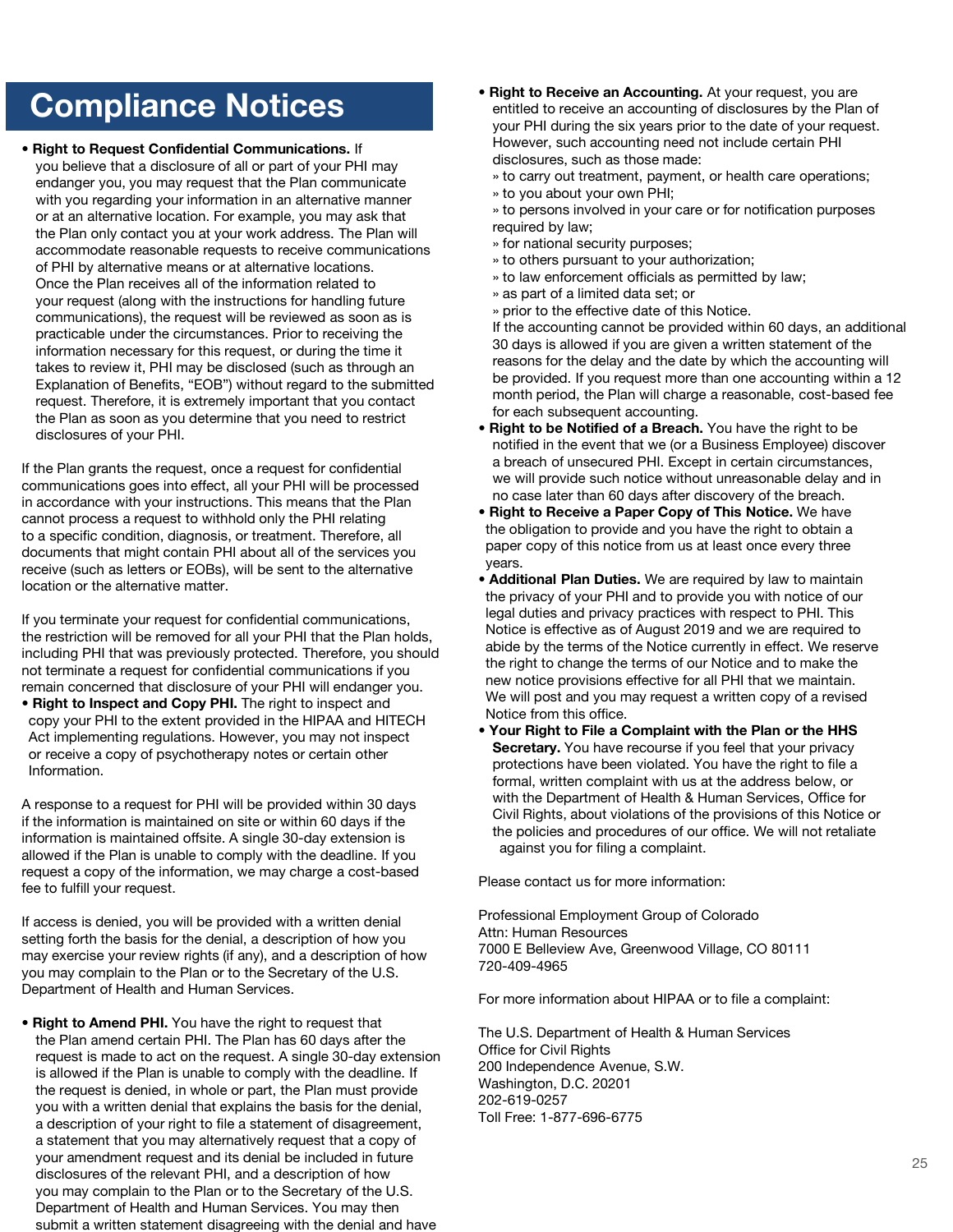#### 60-DAY SPECIAL ENROLLMENT PERIOD

In addition to the qualifying events mentioned above, you and your dependents will have a special 60-day period to elect or discontinue coverage if:

- You or your dependent's Medicaid or CHIP (Children's Health Insurance Program) coverage is terminated as a result of loss of eligibility; or
- You or your dependent becomes eligible for a premium assistance subsidy under Medicaid or CHIP.

For additional assistance, call Jennifer Walker at 720-409-4965 or jwalker@pegrecruiting.com.

#### PATIENT PROTECTION DISCLOSURE

Professional Employment Group of Colorado generally allows the designation of a primary care provider. You have the right to designate any primary care provider who participates in our network and who is available to accept you or your family members. For children, you may designate a pediatrician as the primary care provider. For information on how to select a primary care provider, and for a list of the participating primary care providers, contact Jennifer Walker at 720-409-4965 or jwalker@pegrecruiting.com.

#### NOTICE OF SPECIAL ENROLLMENT RIGHTS

If you decline enrollment in medical coverage for yourself or your dependents because of other health insurance coverage, you may be able to enroll yourself or your dependents in Professional Employment Group of Colorado medical coverage if you or your dependents lose eligibility for that other coverage (or if the employer stops contributing toward your or your dependents' other coverage). However, you must request enrollment no more than 31 days after your or your dependent's other coverage ends (or after the employer stops contributing to the other coverage). In addition, if you have a new dependent as a result of marriage, birth, adoption, or placement for adoption, you can enroll yourself and your dependents in Professional Employment Group of Colorado medical coverage as long as you request enrollment by contacting Professional Employment Group of Colorado Human Resources no more than 31 days after the marriage, birth, adoption or placement for adoption. For more information, contact Jennifer Walker at 720-409-4965 or jwalker@pegrecruiting.com.

#### YOUR RIGHT TO RECEIVE A CERTIFICATE OF HEALTH COVERAGE

If your coverage under the health plans sponsored by Professional Employment Group of Colorado (the "Company") ends, you and your covered dependents will receive a certificate that shows your period of health coverage under the plan. You may need to furnish the certificate if you become eligible under another group health plan if it excludes coverage for certain medical conditions that you have before you enroll. You may also need the certificate to buy, for yourself or your family, an individual insurance policy that does not exclude coverage for medical conditions that are present before you enroll. You and your dependents may also request a certificate from your medical plan provider within 24 months of losing coverage under the Professional Employment Group Health Center plans.

#### HEALTH INSURANCE MARKETPLACE COVERAGE OPTIONS AND YOUR HEALTH COVERAGE

#### PART A: GENERAL INFORMATION

Since key parts of the health care law took effect in 2014, there is another way to buy health insurance: the Health Insurance Marketplace. To assist you as you evaluate options for you and your family, this notice provides some basic information about the Marketplace and employment-based health coverage offered by your employer.

#### What is the Health Insurance Marketplace?

The Marketplace is designed to help you find health insurance that meets your needs and fits your budget. The Marketplace offers "one-stop shopping" to find and compare private health insurance options. You may also be eligible for a tax credit that lowers your monthly premium right away. Typically, you can enroll in a Marketplace health plan during the Marketplace's annual Open Enrollment period or if you experience a qualifying life event.

#### Can I Save Money on my Health Insurance Premiums in the Marketplace?

You may qualify to save money and lower your monthly premium, but only if your employer does not offer coverage, or offers coverage that doesn't meet certain standards. The savings on your premium that you're eligible for depends on your household income.

#### Does Employer Health Coverage Affect Eligibility for Premium Savings through the Marketplace?

Yes. If you have an offer of health coverage from your employer that meets certain standards, you will not be eligible for a tax credit through the Marketplace and may wish to enroll in your employer's health plan. However, you may be eligible for a tax credit that lowers your monthly premium, or a reduction in certain cost-sharing if your employer does not offer coverage to you at all or does not offer coverage that meets certain standards. If the cost of a plan from your employer that would cover you (and not any other members of your family) is more than 9.83% of your household income for the year, or if the coverage your employer provides does not meet the "minimum value" standard set by the Affordable Care Act, you may be eligible for a tax credit. only if your employer does not orier coverage, or oriers coverage match<br>doesn't meet certain standards. The savings on your premium that<br>you're eligible for depends on your household income.<br>Does Employer Health Coverage A

Note: If you purchase a health plan through the Marketplace instead of accepting health coverage offered by your employer, then you may lose the employer contribution (if any) to the employer-offered coverage. Also, this employer contribution -as well as your employee income for Federal and State income tax purposes. Your payments for coverage through the Marketplace are made on an after-tax basis.

#### How Can I Get More Information?

For more information about your coverage offered by your employer, please check your summary plan description or contact Jennifer Walker at 720-409-4965 or jwalker@pegrecruiting.com.

The Marketplace can help you evaluate your coverage options, including your eligibility for coverage through the Marketplace and its cost. Please visit HealthCare.gov for more information, including an online application for health insurance coverage and contact information for a Health Insurance Marketplace in your area.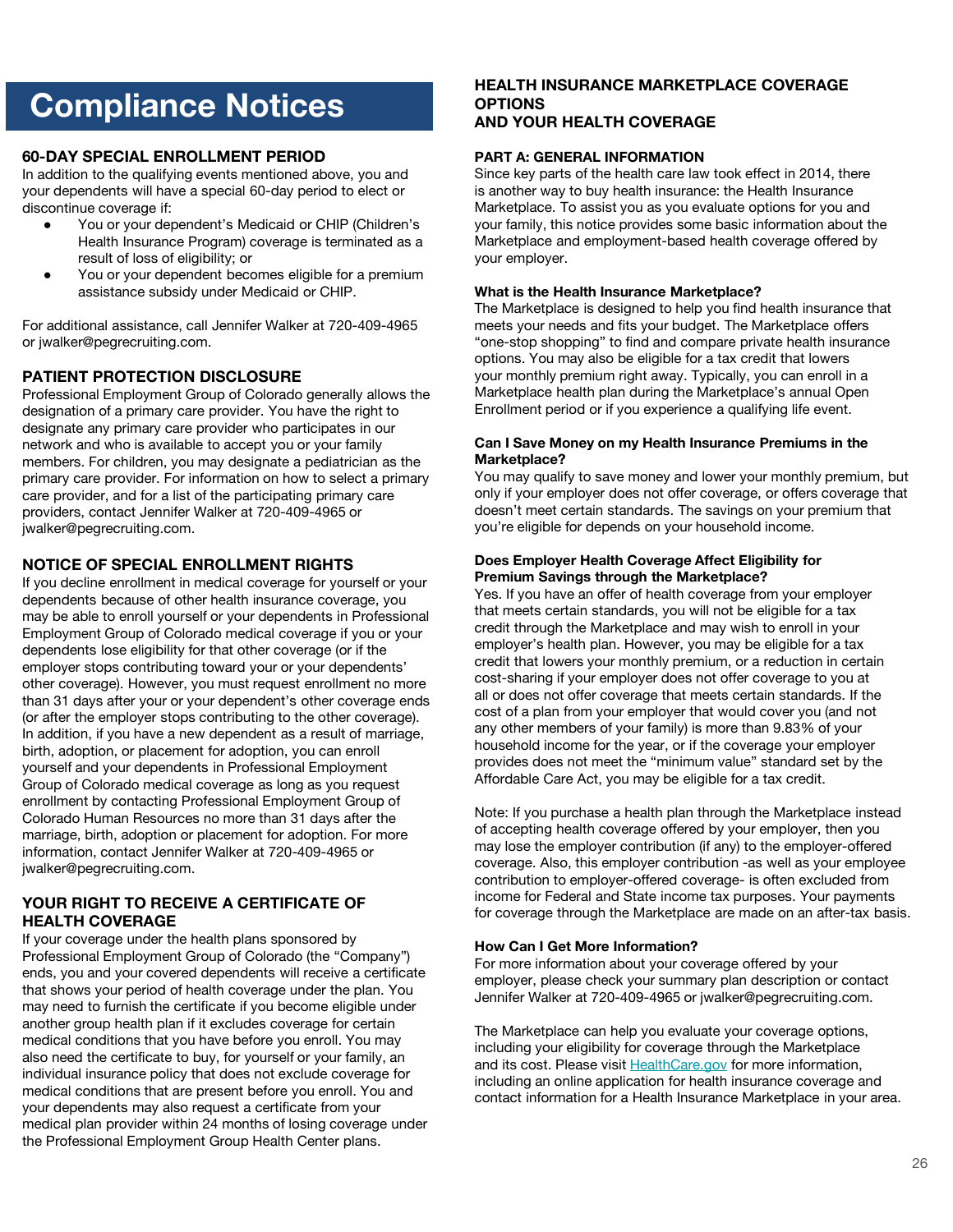#### PART B: INFORMATION ABOUT HEALTH COVERAGE OFFERED BY YOUR EMPLOYER

| <b>Compliance Notices</b>                                                                                                                                                                                                                                                                                           |                                                                                                               |                      |
|---------------------------------------------------------------------------------------------------------------------------------------------------------------------------------------------------------------------------------------------------------------------------------------------------------------------|---------------------------------------------------------------------------------------------------------------|----------------------|
|                                                                                                                                                                                                                                                                                                                     |                                                                                                               |                      |
| This section contains information about any health coverage offered by your employer. If you decide to complete an application<br>for coverage in the Marketplace, you will be asked to provide this information. This information is numbered to correspond to the<br>Marketplace application.<br>3. Employer Name | PART B: INFORMATION ABOUT HEALTH COVERAGE OFFERED BY YOUR EMPLOYER<br>4. Employer Identification Number (EIN) |                      |
| Professional Employment Group of Colorado                                                                                                                                                                                                                                                                           | 83-3379068                                                                                                    |                      |
| 5. Employer Address<br>7000 E Belleview Ave                                                                                                                                                                                                                                                                         | 6. Employer phone number<br>720-409-4965                                                                      |                      |
| 7. City<br>Greenwood Village                                                                                                                                                                                                                                                                                        | 8. State<br>Colorado                                                                                          | 9. ZIP Code<br>80111 |
| 10. Who can we contact about employee health coverage at this job?<br>Jennifer Walker                                                                                                                                                                                                                               |                                                                                                               |                      |

As your employer, we offer a health plan to:

☑ All employees. Eligible employees are:

Full-time employees working 30 hours or more per week or part-time employees working 20 hours or more per week **with a structure of the structure**  $\mathbf{w}$ 

● With respect to dependents:

 $\triangledown$  We do offer coverage. Eligible dependents are:

Legal Spouse Dependent Children (under age 26 and disabled dependent children)

 $\vee$  If checked, this coverage meets the minimum value standard, and the cost of this coverage to you is intended to be affordable, based on employee wages.

\*\*Even if your employer intends your coverage to be affordable, you may still be eligible for a premium discount through the Marketplace. The Marketplace will use your household income, along with other factors, to determine whether you may be eligible for a premium discount. If, for example, your wages vary from week to week (perhaps you are an hourly employee or you work on a commission basis), if you are newly employed mid-year, or if you have other income losses, you may still qualify for a premium discount.

If you decide to shop for coverage in the Marketplace, HealthCare.gov will guide you through the process.